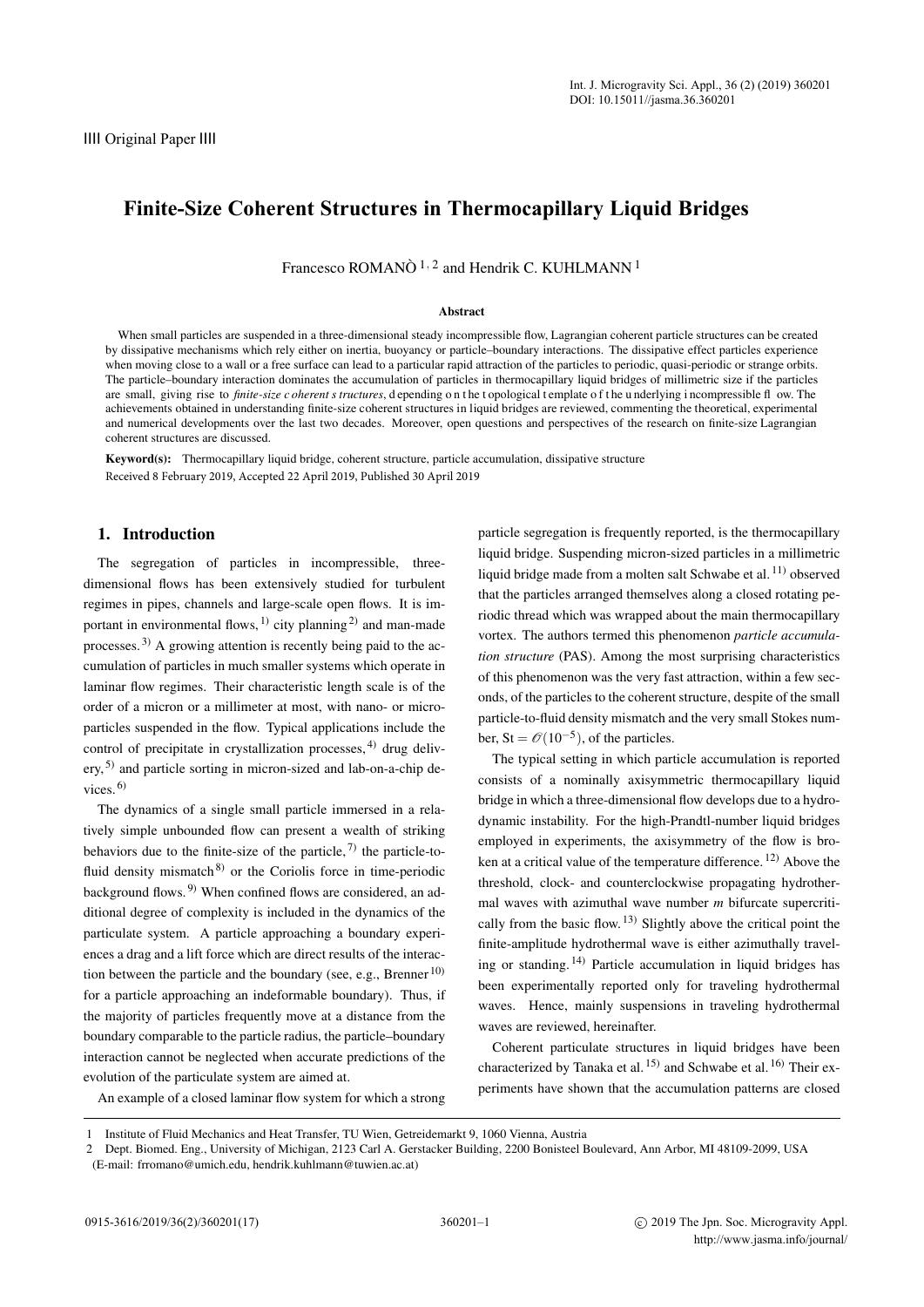threads wrapped around the vortex core of the basic state. A general property of PAS is the close approach to the free surface of the particle thread. The shape of the closed thread of particles travels azimuthally with the same angular velocity as the hydrothermal wave. Individual particles are primarily transported by the underlying basic vortex flow, while they drift azimuthally only slowly. Tanaka et al. [15\)](#page-15-14) demonstrated that different accumulation patterns can simultaneously coexist in the same flow and that the existence of PAS depends very sensitively on the flow parameters.

The significance of the work of Schwabe et al.  $^{16}$  is the systematic variation of the aspect ratio of the liquid bridge, the particle size and the particle-to-fluid density ratio. Two fundamental observations were made: (a) only particles from a certain window of the particle size accumulate, and (b) the particle-tofluid density mismatch is not required to observe particle accumulation, since density-matched particles accumulate faster than heavier particles. Based on these two fundamental results, Hof-mann and Kuhlmann<sup>[17\)](#page-15-16)</sup> proposed a reduced-order model to predict the accumulation of particles by modeling the particle interaction with the free surface by an inelastic collision. This model is based on the motivated assumption that a finite-size particle cannot deform nor penetrate the interface in the liquid bridges investigated. Therefore, the particle centroid must stay away from the interface by (at least) a particle radius which, in turn, was taken as the only parameter of their inelastic collision model. In their numerical flow simulations of the hydrothermal waves they found regions of regular and chaotic streamlines in the corotating frame of reference and explained PAS by a transfer of particles, via the inelastic particle–boundary collision, from the chaotic to a regular region of the flow. The creation of attractors by the dissipative particle–boundary interaction has recently been confirmed by the two-dimensional fully-resolved simulations of Romanò and Kuhlmann. [18\)](#page-15-17) The authors employed the smoothed-profile method<sup>[19\)](#page-15-18)</sup> to simulate the particle–boundary interaction based on the Navier–Stokes equations only, without invoking any interaction model. Based on their fully-resolved results, <sup>[18\)](#page-15-17)</sup> they proposed a fit for determining the only scalar parameter, i.e. the minimum distance between the particle centroid and the liquid– gas interface, of the model of Hofmann and Kuhlmann<sup>[17\)](#page-15-16)</sup> and validated their fit by comparison with experiments.<sup>[20\)](#page-15-19)</sup>

Further advancements in the understanding of coherent struc-tures in liquid bridges were made by Muldoon and Kuhlmann, <sup>[21\)](#page-15-20)</sup> who employed a closed-form model flow to investigate the effect of the particle–boundary interaction on the accumulation of particles. The closed form of the flow allowed an extensive variation of the radius of density-matched particles, from which the authors demonstrated a wide variety of intricate scenarios depending on the particle size. A similar approach was employed by Mukin and Kuhlmann, [22\)](#page-15-21) who computed the streamline topology in a three-dimensional thermocapillary liquid bridge for  $Pr = 4$  with

much higher accuracy than Hofmann and Kuhlmann, <sup>[17\)](#page-15-16)</sup> confirming the earlier results and providing more details about the accumulation process. The numerical simulations of Refs.  $21,222$  $21,222$  predicted the experimental findings of Gotoda et al.,  $^{23)}$  $^{23)}$  $^{23)}$  who reported the presence of a particle accumulation structure distributed along a quasi-axisymmetric attractor (known as toroidal core) and thoroughly investigated the morphing of the particle coherent structures with the Marangoni number. The numerical study of Mul-doon and Kuhlmann<sup>[24\)](#page-15-23)</sup> further extended the parameter space investigated, by considering a wide range of Stokes numbers St and particle-to-fluid density ratios  $\rho$  in order to compare the inertialand the boundary-induced particle accumulation for  $Pr = 4$ .

Other significant experimental results are due to Toyama et al.,  $25$  who measured the ranges of existence of particle coherent structures in a 2 cSt silicone-oil liquid bridge as function of the Marangoni number and the particle radius. Romanò and Kuhlmann<sup>[26\)](#page-15-25)</sup> computed, for the first time, the flow topology of a hydrothermal wave in a high-Prandtl-number liquid bridge of  $Pr = 28$  and reproduced the experimental results of Toyama et al.<sup>[25\)](#page-15-24)</sup> Romanò and Kuhlmann<sup>[26\)](#page-15-25)</sup> correlated the particle accumulation with very slender regular regions of the flow and explained the coexistence of multiple attractors with the presence of more than one Kolmogorov–Arnol'd–Moser (KAM) torus, to which particles could be attracted. Their main achievement was the unequivocal explanation of the experimental results for the same Prandtl number by the fundamental mechanism of Hofmann and Kuhlmann. [17\)](#page-15-16) They also coined the term *finite-size coherent structures*(FSCS) to emphasize PAS is a coherent structures. This notion also signals the coherent structures being due to the *finite particle size*, and not due to *particle inertia* which may lead to inertial coherent structures. A generalization of the concept of finite-size coherent structures to other boundary-driven systems was provided by Romanò et al. [27\)](#page-15-26)

The remaining part of this paper is organized as follows. The problem is defined and mathematically formulated in Sec. [2.](#page-1-0) A short section, Sec. [3,](#page-4-0) is devoted to general considerations about Lagrangian-coherent structures. Experimental set-ups and numerical techniques for investigating FSCS in liquid bridges are presented briefly in Sec. [4.](#page-5-0) The main Sec. [5](#page-6-0) presents a chronological overview of the results, subclassified to the four main research groups who have contributed to the field. Section [6](#page-13-0) summarizes and comments the results obtained, taking stock and highlighting the necessary theoretical interpretation of the accumulation mechanism in order to be compatible with the experimental results. Section [7](#page-14-0) reports about FSCS in other flows, and Sec. [8](#page-14-1) proposes some applications and future perspectives of FSCS in microfluidics.

## <span id="page-1-0"></span>2. Statement of the problem and mathematical modeling

A liquid bridge of an incompressible Newtonian liquid is sus-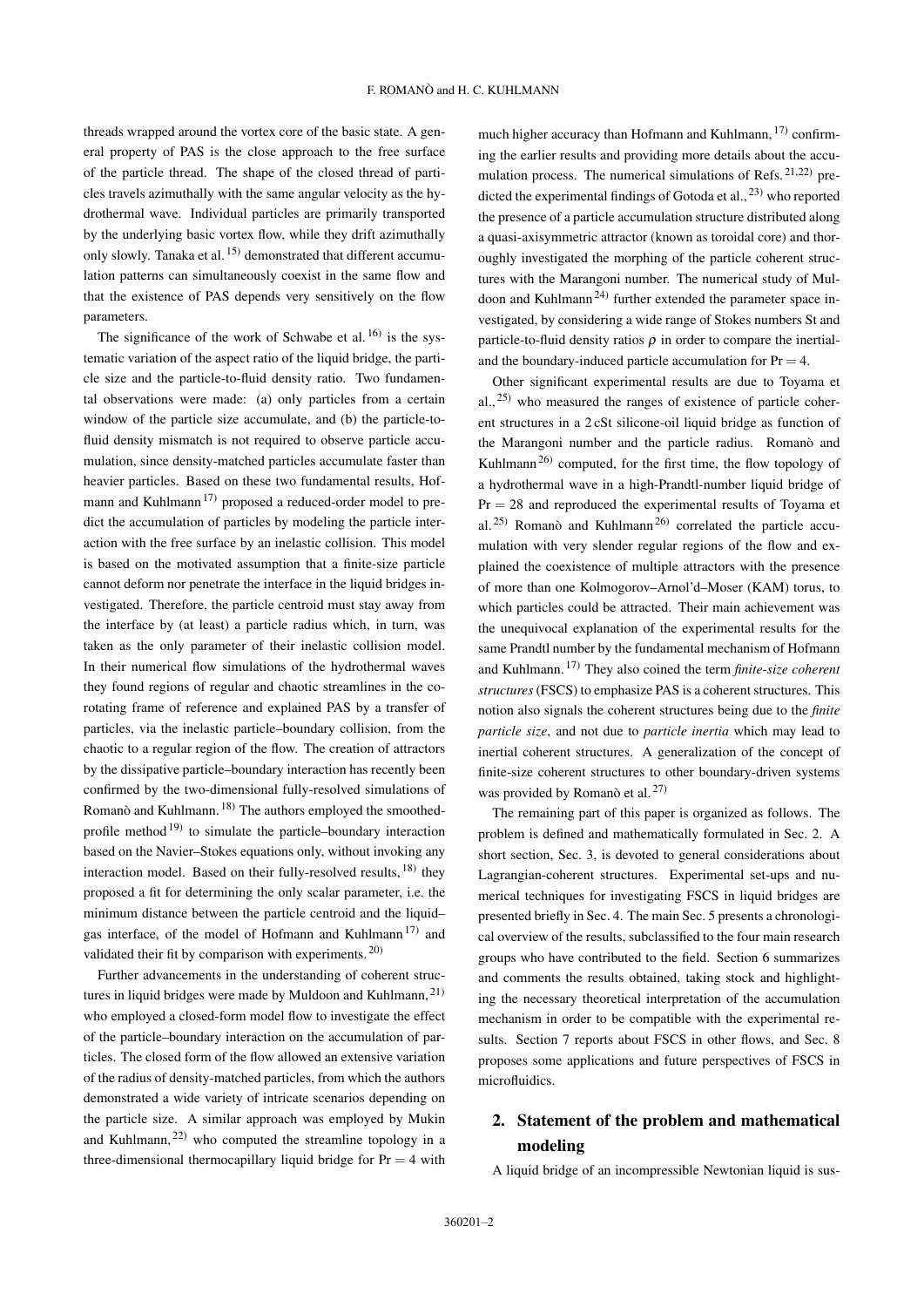

<span id="page-2-0"></span>Fig. 1 Schematic of the liquid bridge, assumed cylindrical. The temperature difference ∆*T* between the two supporting rods induces a thermocapillary surface stress which drives the flow (gray arrows). Buoyancy forces provide an additional driving.

pended in the gap between two coaxial rods of high thermal conductivity which are separated by a distance comparable to the radius of the rods. A fluid motion is induced by tangential freesurface stresses, via the thermocapillary effect, by heating the cylinders differentially. The problem consists of predicting and measuring the flow and the motion of small spherical particles suspended in the liquid phase.

#### 2.1 General modeling strategies

Ideally, it would be desirable to solve the Navier–Stokes equations for the moving boundary problem involving moving solids (suspended particles) and a moving liquid–gas interface between the liquid bridge and the ambient gas phase. To date the only fully-resolving numerical simulations in the above sense, including the feedback effect of the particles on the flow, have been carried out by Romanò and Kuhlmann. [18,](#page-15-17)[28](#page-15-27)[,29\)](#page-15-28) They coupled discontinuous Galerkin-finite elements with the smoothed-profile method, as described in Romanò and Kuhlmann, <sup>[19\)](#page-15-18)</sup> to compute the motion of a finite size particle in the incompressible shear flow in a cavity. Due to the large disparity of the length scales associated with the liquid bridge, the particle and the lubrication layer between particle and boundary, the simulations have been carried out for two-dimensional flows only. A fully-resolved three-dimensional simulation of a particle suspension in the liquid bridge remains prohibitively expensive, to date.

Due to this limitation, numerical simulations of FSCS usually rely on additional assumptions about the fluid- and the solidphase. FSCS are typically observed for particles whose densities are of the same order of magnitude as that of the fluid. Moreover, the particle size is small compared to the size of the liquid bridge such that the particle-to-fluid volume fraction  $\phi = \mathcal{O}(10^{-4})$  is very small. In this situation a common modeling assumption consists of neglecting the feedback of the particles on the flow as well as the mutual interaction among particles. This leads to a oneway-coupling approach,  $^{17}$  where the fluid flow is solved a priori and independent of the suspended particles.

A key advantage of the one-way-coupling approach is related to the flow regime in which FSCS are found: Particle clustering in liquid bridges is only observed in traveling hydrothermal waves. If the particle moves in a hydrothermal wave without affecting this flow, the hydrothermal wave can be computed beforehand and, after being fully developed, transformed into a rotating frame of reference in which the azimuthally traveling wave becomes steady. To compute the motion of the particles in the rotating frame of reference only a single snapshot of the fully developed hydrothermal wave is required. Hence, the flow field only needs to be computed once and can be used to vary the particle size and density. However, also the particle motion equations need to be transformed into the rotating frame of reference. This approach has been introduced by Hofmann and Kuhlmann<sup>[17\)](#page-15-16)</sup> and has since been used by this group. The computational cost of these simulations is very low compared to the cost associated with particle tracking in time-dependent background flows which has been employed by other groups, see e.g. Melnikov et al.  $30$  or Lappa.<sup>[31\)](#page-15-30)</sup> Although computationally costly, the advantage of the latter approach is the possibility to assess the effect of a transient background flow on the particle motion.

#### 2.2 Modeling of the liquid phase

#### 2.2.1 Bulk equations

A liquid bridge consisting of an incompressible Newtonian liquid of density  $\rho_f(T)$ , kinematic viscosity  $v(T)$  and thermal diffusivity  $\kappa(T)$  is clamped between two cylindrical, coaxial rods of radius *R*. The rods are kept at the mutual distance *d* and their axes are aligned parallel to the gravity vector  $g = -g\mathbf{e}_z$ . All material properties of the liquid are assumed temperature-dependent, where *T* denotes the temperature field in the liquid bridge. Both the rods are kept at constant temperatures, with the bottom rod being cold at  $T_{\text{cold}} = T_0 - \Delta T/2$ , and the top rod being hot at  $T_{hot} = T_0 + \Delta T/2$ , where  $\Delta T = T_{hot} - T_{cold}$  is the temperature difference between the two rods and  $T_0 = (T_{hot} + T_{cold})/2$  the mean temperature. For a clean interface the interfacial tension  $\sigma(T)$ between the liquid bridge and the surrounding gas reads, at linear order,

$$
\sigma(T) = \sigma_0 - \gamma (T - T_0), \qquad (1)
$$

where  $\sigma_0 = \sigma(T_0)$  is the surface tension at the reference temperature  $T_0$  and  $\gamma = -\partial \sigma / \partial T |_{T=T_0}$  is the negative surface-tension coefficient. Since  $\gamma > 0$  for all fluids considered, the temperature difference will drive the flow along the liquid–gas interface from the hot to the cold rod. A sketch of the liquid bridge for the particular case when the shape is cylindrical is depicted in fig. [1.](#page-2-0)

Further reference quantities can be defined by  $\rho_0 = \rho_f(T_0)$ ,  $v_0 = v(T_0)$  and  $\kappa_0 = \kappa(T_0)$ . Using the thermocapillary scaling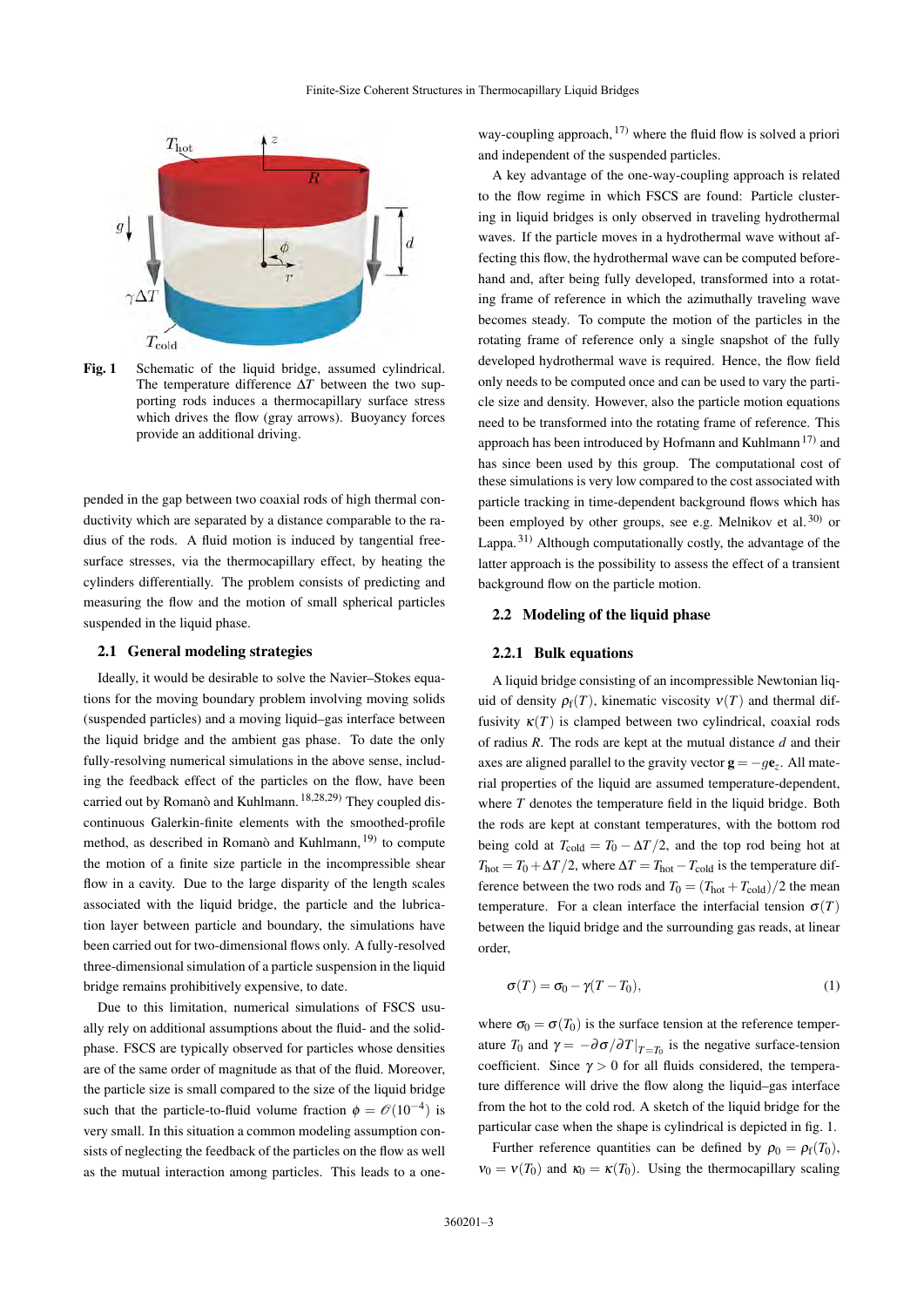*d*,  $d\rho_0 v_0 / \gamma \Delta T$ ,  $\gamma \Delta T / \rho_0 v_0$ ,  $\gamma \Delta T / d$  and  $\Delta T$  for length, time, velocity, pressure and temperature, respectively, leads to the nondimensional Navier–Stokes, continuity and energy equations

$$
\operatorname{Re}(\partial_t + \mathbf{u} \cdot \nabla) \mathbf{u} = -\nabla p + \nabla \cdot [(\mathbf{v}/v_0) \nabla \mathbf{u}] + \operatorname{Bd} \theta \mathbf{e}_z, \quad (2a)
$$

$$
\nabla \cdot \mathbf{u} = 0. \quad (2b)
$$

$$
PrRe(\partial_t + \mathbf{u} \cdot \nabla) \theta = \nabla \cdot [(\kappa/\kappa_0) \nabla \theta],
$$
 (2c)

where **x** is the position vector in polar coordinates  $(r, \phi, z)$ , *t* the time, **u** the velocity field with polar components  $(u, v, w)$ , *p* the pressure and  $\theta = (T - T_0)/\Delta T$  the reduced temperature. From the geometry, momentum and energy balance, four non-dimensional groups arise: the aspect ratio  $\Gamma$ , the thermocapillary Reynolds number Re, the Prandtl number Pr and the dynamic Bond number Bd

$$
\Gamma = \frac{d}{R}, \quad \text{Re} = \frac{\gamma \Delta T d}{\rho_0 v_0^2}, \quad \text{Pr} = \frac{v_0}{\kappa_0}, \quad \text{Bd} = \frac{\beta \rho_0 g d^2}{\gamma}, \quad (3)
$$

where  $\beta$  is the coefficient of thermal expansion. Alternative to the Reynolds number, the Marangoni number  $Ma = Pr \times Re$  can be used.

#### 2.2.2 Boundary conditions

For a free-boundary problem the conditions to be satisfied on the moving boundary are frequently simplified by meaningful approximations. Here, these assumptions concern the shape of the liquid bridge and the mechanical and thermal coupling between the liquid and the gas through the free surface.

Since the surface tension  $\sigma_0$  at mean temperature is very high for the liquids used in experiments, e.g. silicone oils  $(32)$  $(32)$  or molten salts,  $^{16)}$  $^{16)}$  $^{16)}$  a good approximation consists of taking the limit of vanishing capillary number Ca =  $\gamma \Delta T / \sigma_0 \rightarrow 0$ . In this limit any flowinduced dynamic deformations of the interface are suppressed. Extensive experimental,  $^{33)}$  $^{33)}$  $^{33)}$  theoretical  $^{34)}$  $^{34)}$  $^{34)}$  and numerical  $^{35)}$  $^{35)}$  $^{35)}$  validations confirm the validity of this approximation. The advantage of this approximation is the shape of the liquid bridge can be obtained without solving the bulk equations, as long as the mass transfer between the liquid and gaseous phases (evaporation or condensation) is negligible over the time scale of the simulation.

Considering that the viscosity ratio between liquid and gas is very high, the shear stresses from the gas phase can safely be neglected. Determining the shape of the liquid–gas interface  $\xi(z)$ reduces to computing the static surface deformation by solving the axisymmetric Young–Laplace equation

$$
\Delta p(z) = \nabla \cdot \mathbf{n} + \text{Bo } z,\tag{4}
$$

where ∆*p* denotes the hydrostatic pressure jump across the liquid– gas inteface, n is the outward-pointing normal unit vector, and

$$
Bo = \frac{\rho_0 g d^2}{\sigma_0} \tag{5}
$$

<span id="page-3-1"></span>the static Bond number (neglecting the density of the gas). When  $Bo \rightarrow 0$ , also the gravitational effects on the static surface deformation can be neglected and the liquid bridge contour is described by a catenoid profile. [36\)](#page-15-35) To determine the shape of the liquid bridge by solving [\(4\)](#page-3-0) three conditions are required. With sharp edges of the solid rods supporting the liquid bridge it is reasonable to assume pinned contact lines. Furthermore, the liquid bridge must satisfy a volume constraint, leading to

$$
\xi(z = \pm 1/2) = \frac{1}{\Gamma},
$$
\n(6a)

$$
\int_{-1/2}^{1/2} \xi^2(z) dz = \mathcal{V},
$$
 (6b)

with the volume ratio  $\mathcal{V} = V/(\pi R^2 d)$ , where *V* is the volume of liquid suspended between the two rods.

Once the shape of the liquid–gas interface has been determined, [\(2\)](#page-3-1) can be solved, subject to the necessary boundary conditions for **u** and  $\theta$ . Under the hypothesis that the support rods are perfect thermal conductors, the fluid-flow boundary conditions at the hot and the cold rod read

$$
u = v = w = 0
$$
,  $\theta = \pm 1/2$ , on  $z = \pm 1/2$ . (7)

Finally, the thermocapillary effect drives the flow by a tangential stress along  $r = \xi(z)$  and also the thermal coupling between liquid and gas must be considered. Several approaches have been employed in the literature, <sup>[35\)](#page-15-34)</sup> depending on the required level of fidelity of corresponding experiments. Neglecting the tangential viscous stresses exerted on the interface from the gas phase, the thermocapillary tangential stress is determined by the temperature gradient on the interface

$$
\mathbf{t} \cdot \mathscr{S} \cdot \mathbf{n} + \mathbf{t} \cdot \nabla \theta = 0, \qquad \text{on} \quad r = \xi(z), \tag{8}
$$

where  $\mathscr{S} = \nabla \mathbf{u} + (\nabla \mathbf{u})^T$  is the stress tensor and **t** is any of the two independent tangent vectors on the interface. The surface temperature, in turn, depends on the heat transport in both the liquid and the gas phase. If, however, the gas around the liquid bridge is almost at rest, the simplest approach is to treat the interface as an adiabatic boundary, i.e.  $\mathbf{n} \cdot \nabla \theta = 0$ .

<span id="page-3-0"></span>Due to the substantial approximations of the boundary conditions, in particular of the thermal conditions, the quantitative agreement between models and experiments might be compromised. A quite efficient improvement of the adiabatic model consists of using Newton's law of heat transfer

<span id="page-3-2"></span>
$$
\mathbf{n} \cdot \nabla \theta = -\text{Bi} \left[ \theta - \theta_a(z) \right], \qquad \text{on} \quad r = \xi(z), \tag{9}
$$

characterized by the Biot number  $Bi = hd/k$ , where *k* is the liquid heat conductivity, *h* the gas heat-transfer coefficient and  $\theta_a(z)$  a suitable gas phase reference temperature distribution. This approach was recently employed by Romanò and Kuhlmann, [26\)](#page-15-25)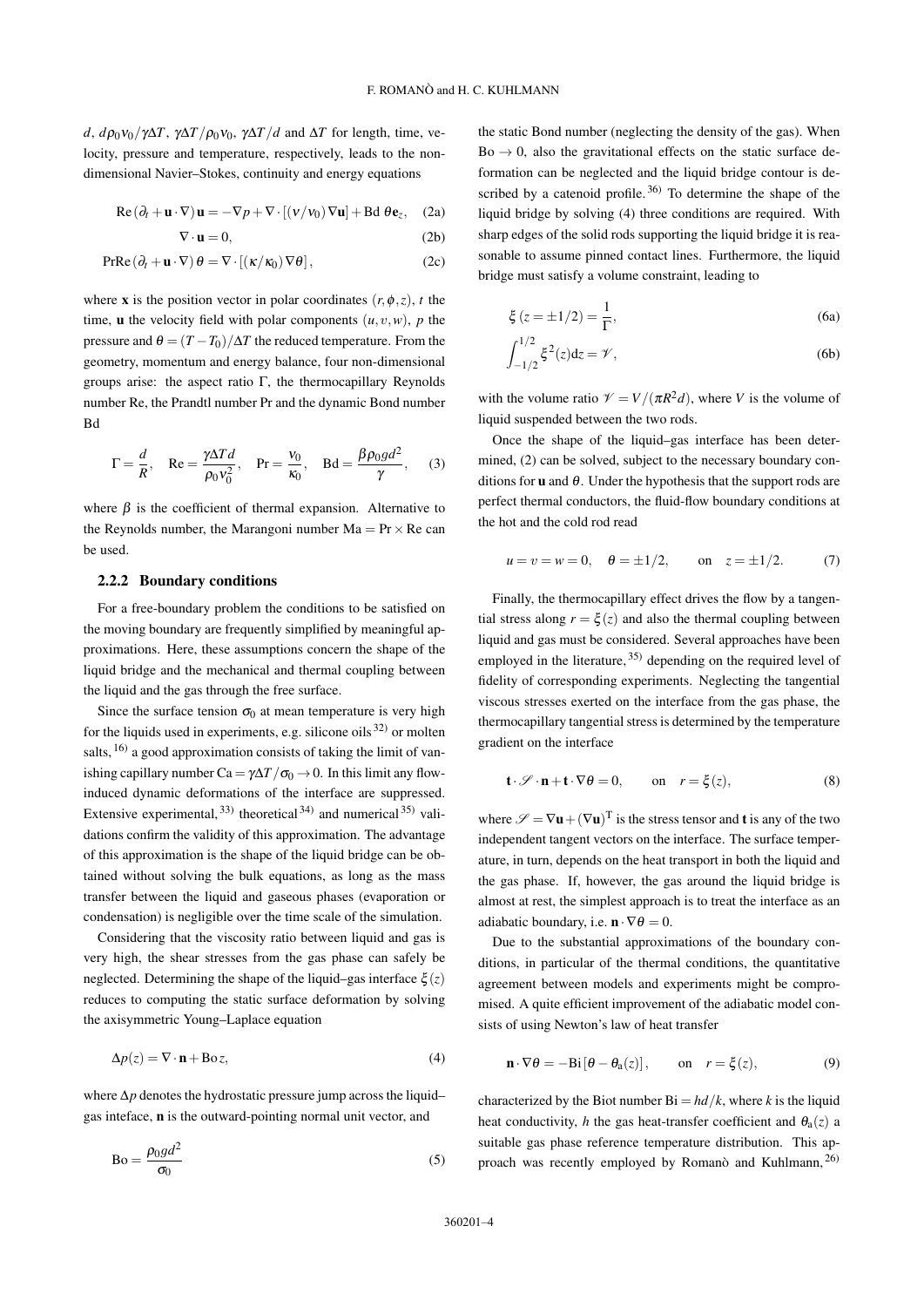

<span id="page-4-2"></span>Fig. 2 Schematic of the PSI model. The particle (green sphere) which moves close to a boundary is repelled such that its centroid cannot enter a region at distance ∆ from the boundary. Hence, during the collision phase, the particle trajectory (green solid line) experiences a streamline hopping from the red to the orange streamline. The black dot denotes the release point, i.e. the location where  $\dot{\mathbf{y}} \cdot \mathbf{n} = 0$ .

who successfully reproduced the experimental measurements of the traveling wave frequency and the FSCS in 2 cSt liquid bridges. A further improvement of the thermal boundary condition, which is slightly more costly computationally, was recently reported in Romanò and Kuhlmann, [35\)](#page-15-34) who proposed an explicitly defined fit to substitute the constant Biot number in [\(9\)](#page-3-2) by a Biot function Bi(*z*, Re, Pr,  $\Gamma$ ,...) and taking  $\theta$ <sub>a</sub> = −1/2, equal to the cold wall temperature. This approach is equivalent to correctly specifying  $\theta_a(z)$ . If a higher fidelity is desired the gas-phase must be included in the simulation,  $20,37$  $20,37$  and the conditions along the liquid–gas interface turn into kinematic and dynamic boundary conditions, and an energy balance. We remark that the singlefluid approximation might be too simplistic when a coaxial gas flow is imposed on the gas phase which may lead to significant pressure gradients in the gas phase and/or cause instabilities of the liquid–gas interface.

#### 2.3 Modeling of the solid phase

In general, the particulate phase is coupled to the fluid flow by the no-slip boundary conditions on the particle's surface. The integral of the normal and shear stresses on the particle's surface gives rise to a resultant force  **and a torque**  $**T**$  **exerted on the par**ticle. The particle trajectory can then be computed integrating the rigid-body equations which relate the translational and rotational accelerations of the particle to F and T, respectively.

In the present one-way coupling, the equations of motion of the particle can be simplified under suitable conditions. Once the fluid flow is computed, the flow field u is employed to integrate the particle trajectory. For the motion of sufficiently small and dilute spherical particles with radius *a*<sup>p</sup> the Maxey–Riley equa-tion<sup>[38\)](#page-15-37)</sup> for a single particle can be the basis for further simplifications. A widely used approximation is the simplified Maxey– Riley (SMR) equation given in Ref.<sup>[7\)](#page-15-6)</sup> for the motion of the centroid  $y(t)$  of the particle in a given flow

$$
\ddot{\mathbf{y}} = \left(\frac{1}{\rho + 1/2}\right) \left[ -\frac{\rho}{\text{St}} \left( \dot{\mathbf{y}} - \mathbf{u} \right) + \frac{3}{2} \frac{\text{Du}}{\text{Dt}} - \frac{\rho - 1}{\text{Fr}^2} \mathbf{e}_z \right], \quad (10)
$$

where  $D/Dt$  denotes the material derivative taken in the reference frame of the flow field. In [\(10\)](#page-4-1) the Basset history term and the Faxén corrections are neglected, as well as the Saffman lift force. When the reference frame is rotating, e.g. with the angular phase velocity of the hydrothermal wave, [\(10\)](#page-4-1) must be transformed to the rotating frame of reference, as described in Hof-mann and Kuhlmann.<sup>[17\)](#page-15-16)</sup> The particle motion according to  $(10)$ depends on the non-dimensional groups

St = 
$$
\frac{2}{9}\rho \text{Re}a^2
$$
,  $\rho = \frac{\rho_p}{\rho_0}$ , Fr =  $\frac{\gamma \Delta T}{v_0 \rho_0 \sqrt{gd}}$ . (11)

The Stokes number St is the ratio of the characteristic time of the particle to that of the fluid flow,  $a = a_p/d$  the dimensionless particle radius,  $\rho$  is the particle-to-fluid density ratio, and the Froude number Fr scales the buoyancy force exerted on the particle due to its density mismatch relative to the fluid.

The SMR equation [\(10\)](#page-4-1) is a good approximation to the motion of individual spherical rigid particles if the suspension is dilute with volume fraction  $\phi \leq \mathcal{O}(10^{-4})$ , if the particles radius  $a_p \ll d$ is small compared to the domain of the flow  $(St \ll 1)$ , and if the density ratio  $\rho = \mathcal{O}(1)$  is of the order of one. Furthermore, the particle Reynolds number  $Re_p = aRe \ll 1$  must be small. Since these conditions are satisfied for typical experiments, the SMR equation represents a good approximation to the particle motion as long as the particle moves far from any boundary.

Additional modeling is required when a particle moves close to a boundary, i.e., close to the support rods or the free surface. The main effect is an enhanced drag exerted on the particle in the wall-normal direction.<sup>[10\)](#page-15-9)</sup> Almost all the numerical simulations which successfully reproduced experimentally observed FSCS in closed systems, employed the inelastic collision model of Hofmann and Kuhlmann, [17\)](#page-15-16) the so-called particle–surface interaction (PSI) model. This phenomenological lump model becomes effective when the particle centroid is to enter a layer of thickness  $\Delta \ge a$  on the boundary. Starting from this event, the normal-toboundary velocity of the particle  $\dot{\mathbf{v}} \cdot \mathbf{n}$  is annihilated as long as it is pushed towards the boundary by the flow field, i.e. as long as  $\dot{\mathbf{y}} \cdot \mathbf{n} > 0$ . As soon as  $\dot{\mathbf{y}} \cdot \mathbf{n} \leq 0$ , the PSI model switches off. This process is sketched in fig. [2.](#page-4-2) As a result, the PSI model dissipates the normal-to-boundary kinetic energy by means of an impulsive force which realizes the inelastic collision. Further considerations about this model, the interpretation of the particle– boundary interaction as a streamline hopping and the connection of the PSI model with dynamical systems theory are reported in Refs. [17,](#page-15-16)[21](#page-15-20)[,26\)](#page-15-25)

#### <span id="page-4-0"></span>3. Lagrangian coherent structures

<span id="page-4-1"></span>Lagrangian coherent structures are distinguished trajectories or hypersurfaces in a dynamical system which have a major influence on the transport in the vicinity of these structures. In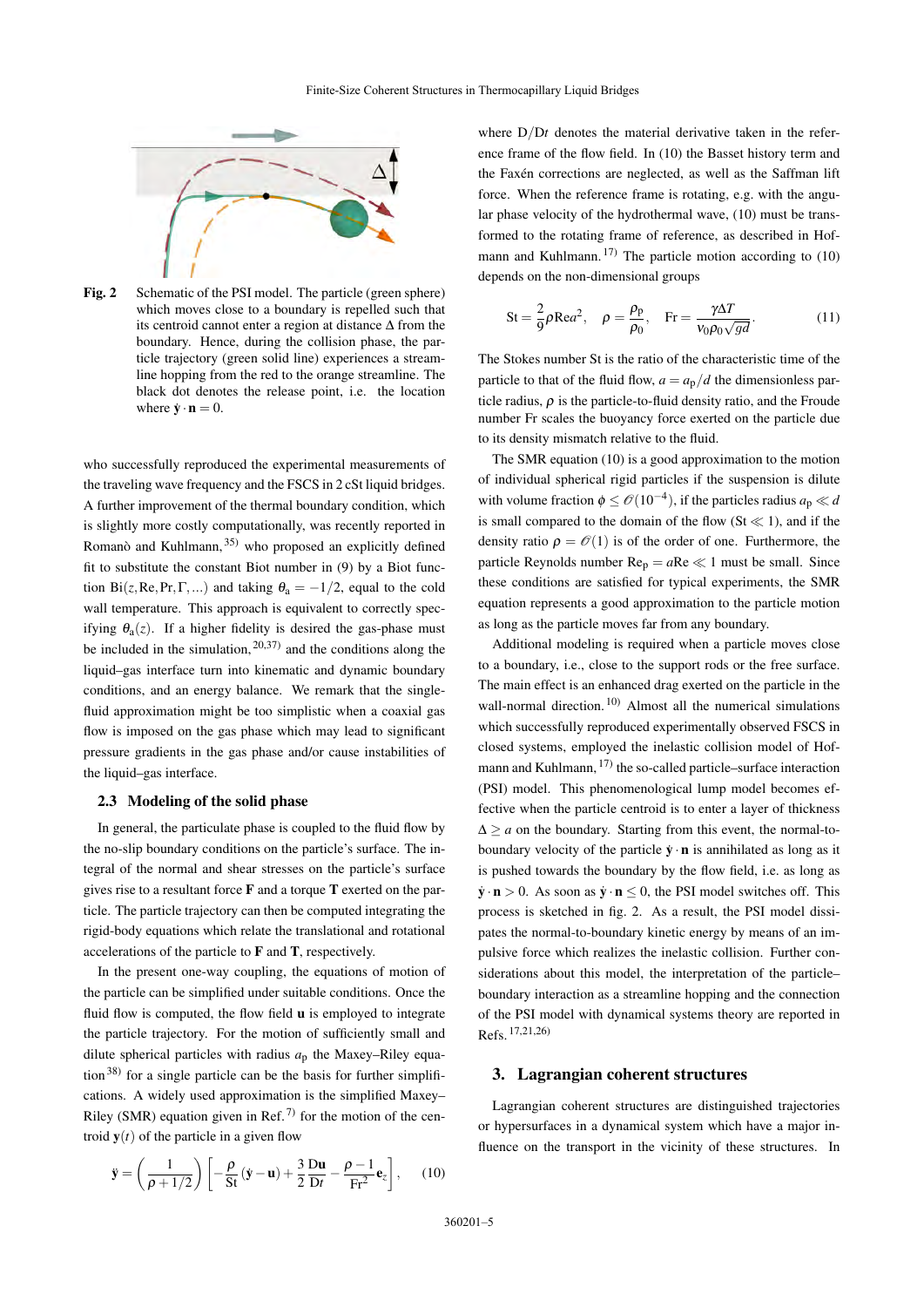fluid flow such a structure can be a hyperbolic point, e.g. a free stagnation point, which attracts fluid elements from some directions (stable manifold of the hyperbolic point) and deflects them in other directions (unstable manifold of the hyperbolic point). Therefore, the motion of suspended particles is largely affected by Lagrangian coherent flow structures if the particle transport is dominated by advection.

The motion of particles in a flow is governed by equations of motion which define a dynamical system. In case of an individual particle the dynamical system is given here by the SMR equation [\(10\)](#page-4-1). In the limit of perfect advection, non-interacting particles in an incompressible flow cannot cluster, because for each particle  $\nabla \cdot \dot{\mathbf{y}} = \nabla \cdot \mathbf{u} = 0$ . The fluid flow and the particle flux are volume preserving. In order that particles get attracted to some attractor, dissipative effects must enter the dynamic system. In most cases such dissipative effects are due to forces which make the particles move on different trajectories than fluid elements. Typically, the forces which make dynamical system dissipative are due to the particle's inertia when  $\rho \neq 1$ . These forces act in the bulk of the fluid. Particulate structures which can result from inertial forces are called *inertial* coherent structures and have received much attention in recent years. Coherent structures have been subject of a focus issue of *Chaos* [39\)](#page-15-38) and have been reviewed by Haller. [40\)](#page-15-39)

It may happen that the dissipation leading to attractors of particles in a flow arises only in a thin boundary layer on the boundaries of the domain of the flow. The dissipative effect near boundaries can derive from the steric effect due to the finite size of the particle: The centroid of a spherical particle cannot move arbitrarily close to an indeformable boundary. Near such a boundary its normal-to-boundary motion is hindered by its finite size and additional strong normal-to-boundary drag forces arise. Since this type of dissipation is caused by the finite size of the particle, the resulting dissipative structures may be called *finite-size* coherent structure, to distinguish them form the above mentioned inertial coherent structures. Both, inertial and finite-size coherent structures are dissipative structures.

The dissipation required for particle clustering can also come form particle–particle interactions. If the dynamical system describing the whole ensemble of interacting particles exhibits attractors which become manifest in a certain particle pattern, this pattern likewise is a dissipative structure. The collective phenomenon by which interacting particles arrange themselves in a pattern can be called self-organization.

The work on particulate structures in thermocapillary liquid bridges has primarily been driven by the quest to understand the physical mechanisms responsible for the creation of the particular structures and by the desire to characterize and classify them and to detect the conditions under which such structures can exists.

#### <span id="page-5-0"></span>4. Numerical and experimental techniques

#### 4.1 Numerical methods

Several numerical techniques have been applied successfully to solve the equations of motion for the fluid and the particu-late phase. Leypoldt et al.<sup>[13\)](#page-15-12)</sup> employed a combination of finite volumes in radial and axial direction and pseudo-spectral Fourier modes in azimuthal direction in order to simulate the fluid phase neglecting the surrounding gas. The same code was used by Hof-mann and Kuhlmann<sup>[17\)](#page-15-16)</sup> to compute the fluid flow for  $Pr = 4$  and  $Re = 1800$ . More recently, a three-dimensional finite volume solver, implemented for unstructured grids in the framework of OpenFOAM, was employed by Mukin and Kuhlmann<sup>[22\)](#page-15-21)</sup> and Ro-manò and Kuhlmann<sup>[26\)](#page-15-25)</sup>. Their calculations likewise make use of a single-fluid approach, but Ref.<sup>[26\)](#page-15-25)</sup> models the thermal effect of the surrounding gas by means of Newton's cooling law, whereas Ref.<sup>[22\)](#page-15-21)</sup> considered an adiabatic free surface. Romanò et al.<sup>[20\)](#page-15-19)</sup> employed a finite-volume solver to compare the single- and multiphase approaches for subcritical Reynolds numbers. All these authors computed the one-way coupled particle motion a posteriori, after the flow field has become stationary. For supercritical conditions the hydrothermal wave is fully developed when it becomes stationary in the frame of reference rotating with the hydrothermal wave, provided only azimuthal harmonics of the fundamental wave number are excited. This approach has been proposed by Hofmann and Kuhlmann.  $17$  The particle trajectories are usually integrated by means of a Runge–Kutta method with an adaptive time step. An investigation of the numerical error arising in different time-integration schemes and its implications for particle accumulation studies can be found in Ref.  $41$ )

Other approaches have been employed by Melnikov et al.<sup>[30\)](#page-15-29)</sup> and Lappa<sup>[31\)](#page-15-30)</sup>. They computed the fluid flow using finite volumes and finite differences, respectively, integrating the particle trajectories together with the fluid phase. This method requires that, at each time step, the fluid and the particle phase are integrated simultaneously in the laboratory frame of reference, without taking advantage of the fluid phase being steady in the rotating reference frame.

#### 4.2 Apparatuses and experimental methods

The interest in thermocapillary in liquid bridges was originally stimulated by the floating-zone crystal-growth technique. [42\)](#page-15-41) The liquid bridge was devised as a simplified setup to help understand the origin of striations in the crystals grown.<sup>[43\)](#page-15-42)</sup> In an idealization, called *full-zone model*, the melding and solidifying interfaces are replaced by cold flat-ended cylindrical rods with an axisymmetric heater placed midway between the rods. Owing to the symmetry of the problem when gravity is disregarded, Schwabe et al.<sup>[44\)](#page-15-43)</sup> introduced the *half-zone model* in which the two rods are heated differentially rather than heating from the gas phase. This setup also allowed a better control of the driving forces. Henceforth, the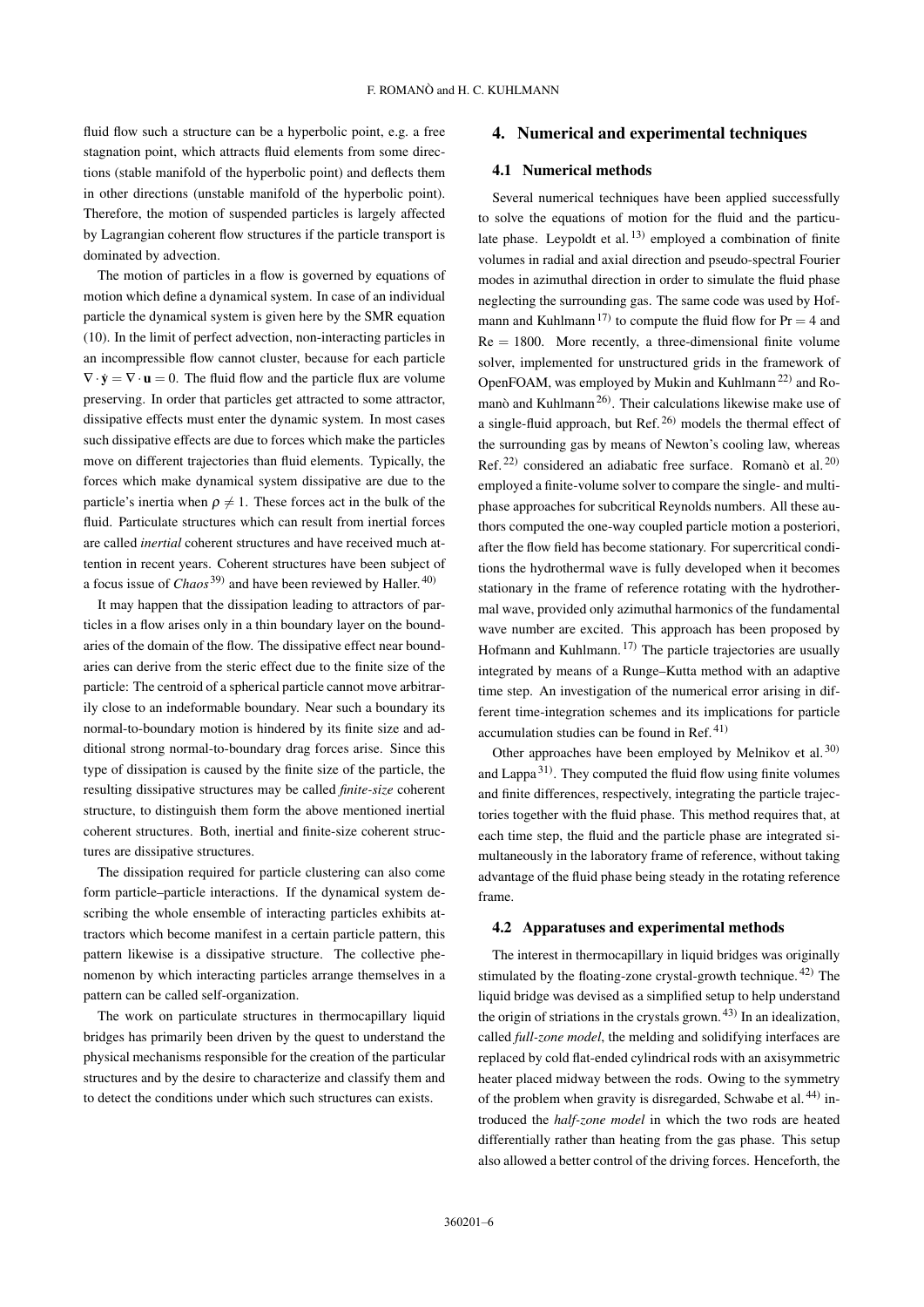half zone has become a standard system for investigating thermocapillary flow instabilities and for studying particle accumulation.

In their first experiments on particle accumulation Schwabe et al. [11\)](#page-15-10) used their well-refined apparatus in which a droplet of molten NaNO<sup>3</sup> was suspended between two rods of graphite whose axes were aligned parallel to the gravity vector (heating from below). The rods of the liquid bridge had a radius of 10 mm and were coated pyrolytically. Considering that the average temperature between hot and cold rod was about 633 K, the Prandtl number of the molten salt was moderately high, i.e. Pr  $\approx$  7. This setup had the advantage of very little evaporation from the molten salt such that experiments could be run for hours. To in-vestigate the particle segregation phenomenon Schwabe et al.<sup>[11\)](#page-15-10)</sup> used either hollow quartz-glass spheres of radius  $a_p \approx 3 \,\mu$ m, almost density matched to the fluid (they estimated  $\rho \approx 1.1$ ), or Al<sub>2</sub>O<sub>3</sub>-polishing powder ( $a_p \approx 7.5 \,\mu$ m and  $\rho \approx 2.1$ ). In later experiments, Schwabe's group used much smaller liquid bridges in which the heater was made from sapphire to enable an axial view. <sup>[16](#page-15-15)[,45\)](#page-15-44)</sup> They employed  $d = 2$  mm and  $R = 3$  mm, a very large variety of particle shapes, and a wide range of particle diameters  $a_p \in [1,60]$   $\mu$ m and particle-to-fluid density ratios  $\rho \in [0.32, 4.8]$ . Moreover, apart from molten  $NaNO<sub>3</sub>$ , they also employed ndecane (C<sub>10</sub>H<sub>12</sub>, Pr  $\approx$  [15\)](#page-15-14), and 1, 2 and 5 cSt silicone oil<sup>15)</sup> with  $Pr \approx 16,28$  and 68, respectively. A typical element of Schwabe's experiments is a shield to protect the liquid bridge from external perturbations. Thermocouples embedded in the support rods were used to measure the applied temperature ∆*T* and very fine unshielded ones (with  $30 \mu m$  wire diameter) were placed very close to the interface to extract the frequency and structure of the hydrothermal wave as well as its correlation with the particle accumulation structure.

Using a heater made from sapphire was first introduced by Kawamura et al. [46\)](#page-15-45) who worked with 2 cSt silicone oil as a test fluid. Moreover, they developed a technique to carry out threedimensional particle-tracking (3D-PTV, see Refs.  $46,47$  $46,47$ ) which was also used by Tanaka et al. <sup>[15\)](#page-15-14)</sup> To prevent evaporation the liquid bridge could be placed in a cold environment. [32](#page-15-31)[,48,](#page-15-47)[49\)](#page-15-48) An alternative method to keep the volume of liquid constant is a precise control of the volume ratio (see e.g. Refs.  $20,50)$  $20,50)$ ) which can be achieved using a micro syringe pump which refills the liquid bridge through a bore hole from the cold rod. This technique requires to measure the volume of liquid which can be achieved, for axisymmetric shapes, by image processing of suitable sideview images. Different from Schwabe's group who measured the surface temperature by fine thermocouples, Ueno's group measured the surface temperature using an infrared camera.  $^{25)}$  $^{25)}$  $^{25)}$  Typical test liquids employed by Ueno et al.,  $32)$  as well as by Tanaka et al., <sup>[15\)](#page-15-14)</sup> are silicone oils produced by Shin-Etsu. Their ground experiments employed millimetric liquid bridges with  $d = \mathcal{O}(1 \text{ mm})$ and particles with  $a_p \in [2.5, 25] \mu \text{m}$  and  $\rho \in [1.7, 3.3]$ .

Also Shevtsova's group carried out experiments on particle ac-

cumulation in liquid bridges, using the experimental facility in-herited from Schwabe.<sup>[50\)](#page-15-49)</sup> They typically employ n-decane rather than molten salts as a test liquid. In their experiments, they considered a wide range of particle radii  $a_p \in [0.25, 40] \,\mu \text{m}$ , particle-to-fluid density ratios  $\rho \in [0.95, 4.8]$  and several particle shapes.<sup>[51\)](#page-15-50)</sup> In other setups<sup>[52](#page-15-51)[–54\)](#page-15-52)</sup> with very long cylindrical support rods a co-axial flow could be established in the gas phase to study its effect on the critical onset of hydrothermal waves and on particle accumulation structures.

### <span id="page-6-0"></span>5. Chronological overview

Particle accumulation in liquid bridges has been investigated by a number or research groups over more than two decades. Owing to the wealth of results which led to better understand finitesize coherent structures, it is worthwhile to review the achievements made regarding particle accumulation in liquid bridges. Advancements in the understanding of particle accumulation in this system have been made by only four research groups. Therefore, this review is organized in terms of these research groups, summarizing their results. Within each subsection the achievements are presented in chronological order to demonstrate how the more refined and broader view of particle accumulation has emerged from initial hypotheses and measured correlations.

At the beginning of the following literature overview, particle accumulation in liquid bridges is addressed as PAS. This is the established phenomenological nomenclature derived from the experimental observation of the particle accumulation. Towards the end of the overview, the terminology *finite-size coherent structure* (FSCS) is introduced. It emphasizes that PAS in liquid bridges is part of a more general phenomenon which is caused by the finite size of the particles. The understanding of PAS as a FSCS has evolved only recently. In section [6](#page-13-0) the numerical, experimental and theoretical results are integrated to explain FSCS in the framework of dynamical systems and to discuss its characteristic properties.

#### <span id="page-6-1"></span>5.1 Schwabe's group

The research interest about PAS in liquid bridges started in 1996, when Schwabe et al.  $^{11)}$  $^{11)}$  $^{11)}$  discovered that initially evenly distributed particles tend to accumulate and form particular persistent structures. These structures were named *particle accumulation structures* (PAS). In 1999 Schwabe<sup>[55\)](#page-15-53)</sup> published a review article in which he reviewed his recent findings and elaborated on future perspectives for investigating PAS. Furthermore, Schwabe and Frank $56$ ) characterized the behavior of particle clouds in a time-dependent thermocapillary liquid bridge, and discuss the accumulation of particles in the liquid bridge as an analogy to star formation and accretion disks. Later, when a deeper understanding of the relevant physics of PAS had evolved, this hypothetical analogy turned out to be too far-fetched.

The first experiment under microgravity conditions in which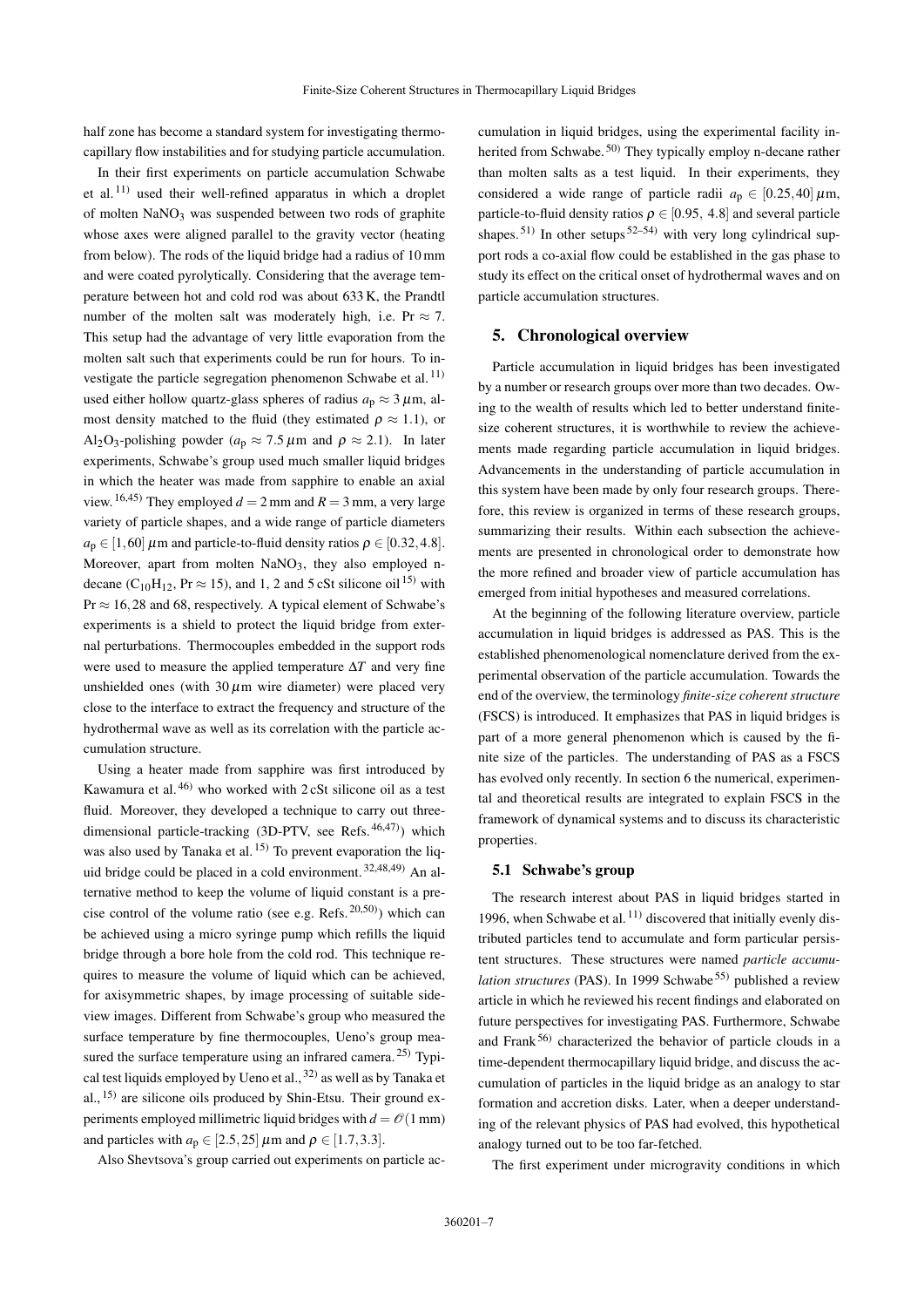

<span id="page-7-1"></span>Fig. 3 Top and side view of  $m = 3$  PAS with  $m = 3$  under microgravity conditions.  $45$  The n-decane liquid bridge flow is realized for  $R = 3$  mm,  $d = 1.9$  mm,  $\Delta T = 12$  K and the particles have  $a_p = 10 - 15 \mu$ m. The figure is taken from Schwabe et al.  $^{16)}$  $^{16)}$  $^{16)}$ 

an unexpected particle behavior was observed was carried out in the experiment MAUS G 141 on the STS 89. Schwabe and Frank<sup>[57\)](#page-15-55)</sup> reported a *sectorial PAS*<sup>[1](#page-7-0)</sup> in steady thermocapillary flow, even though distinct particle accumulation structures of oscillatory thermocapillary convection was not observed. Together, all observations made by Schwabe's group indicated that PAS is a physical phenomenon and not some experimental artifact. In 2000, this conclusion led to the ESA-funded project AO-2000-091, "Dynamics of Suspended Particles in Periodic Vortex Flows". In the framework of this ESA project a new dedicated microgravity experiment was carried out on MAXUS-6, launched in 2006. The results, published by Schwabe et al., [45\)](#page-15-44) confirmed that PAS does not rely on buoyancy. However, gravity was found to have an effect on the parameter windows for which the particle coherent structures are observed. The main focus of the investigations of Schwabe et al. [45\)](#page-15-44) was on the so-called SL1 PAS with fundamental wave number  $m = 3$ , which arises as a closed rotating thread of particles wrapping three times around the vortex core (fig. [3\)](#page-7-1).

A further confirmation of the existence of PAS under normal gravity conditions was provided by Tanaka et al.,  $^{15)}$  $^{15)}$  $^{15)}$  who carried out a thorough experimental study on ground for a wide range of parameters. They worked with 2 cSt silicone oil with nominal Prandtl number  $Pr = 28$  and reported, for the first time, the socalled SL2 PAS, another line-like particle attractor which wraps six times around the vortex core in a flow with a fundamental wave number  $m = 3$ . Moreover, they observed that SL1 and SL2 PAS can coexist and, reconstructing the accumulation pattern, they highlighted that PAS approaches the free surface very closely. They also reported PAS with different fundamental azimuthal wave numbers  $m = 2, 3, 4$  and 5. Particles were even observed to be attracted to a toroidal core, an accumulation pattern qualitatively different from the line-like coherent structures such as SL1 and SL2 PAS. Furthermore, Tanaka et al.<sup>[15\)](#page-15-14)</sup> established that the particles of the PAS do not travel azimuthally with the same velocity as the particulate pattern. Rather, particles contributing to PAS slowly drift in azimuthal direction and opposite to the azimuthal traveling direction of PAS. The direction and order of magnitude of the particle drift velocity is consistent with the azimuthal mean flow (average over the  $(r, \varphi)$  plane) predicted by Leypoldt et al.<sup>[13\)](#page-15-12)</sup> for a traveling hydrothermal wave. Among the main achievements of Tanaka et al.,  $^{15)}$  $^{15)}$  $^{15)}$  the topology of PAS is almost independent of the particle-to-fluid density ratio  $\rho$  and of the Stokes number St. They also showed that the particles move almost like the fluid, indicating that the fluid flow has topological structures which are very similar to the coherent structures observed. This key feature of PAS can be understood considering that the typical Stokes numbers are very small and, therefore, a particle moves very similar as a fluid element.

Schwabe et al.<sup>[16\)](#page-15-15)</sup> extended the experimental investigation of Tanaka et al.<sup>[15\)](#page-15-14)</sup>, reproducing PAS on the ground in liquid bridges made of mixed NaN0<sub>3</sub> and CsN0<sub>3</sub> melts, as well as bridges made of n-decane. They systematically measured (by the eye) the formation time of PAS starting from a quasi-random initial distribution of particles. The study was mainly concerned with the dependence of PAS on the particle parameters *a* and ρ. Two important results were experimentally established: (a) the accumulation of heavy ( $\rho > 1$ ) particles is fastest when the particle is densitymatched to the fluid ( $\rho = 1$ ), and (b) only particle radii within a certain range lead to coherent particle structures, with a certain optimum particle size for which PAS forms most rapidly. The authors argued that the fast accumulation within a few periods of flow oscillation is due to inertial migration in the cross stream direction of a shear flow. Additional information was contributed by Schwabe and Mizev, [58\)](#page-15-56) who reported a subcritical accumulation pattern termed toroidal shell. Confirmations as well as further investigations of this axisymmetric particle structure can be found in Melnikov et al.<sup>[59\)](#page-15-57)</sup> and Romanò and Kuhlmann.<sup>[20\)](#page-15-19)</sup> The most recent contribution of Schwabe is a review about thermocapillary flows [60\)](#page-15-58) which includes a paragraph on PAS in liquid

<span id="page-7-0"></span><sup>1</sup> In the light of the current knowledge of FSCS this sectorial PAS may be explained by a depletion effect together with a weak azimuthal symmetry breaking.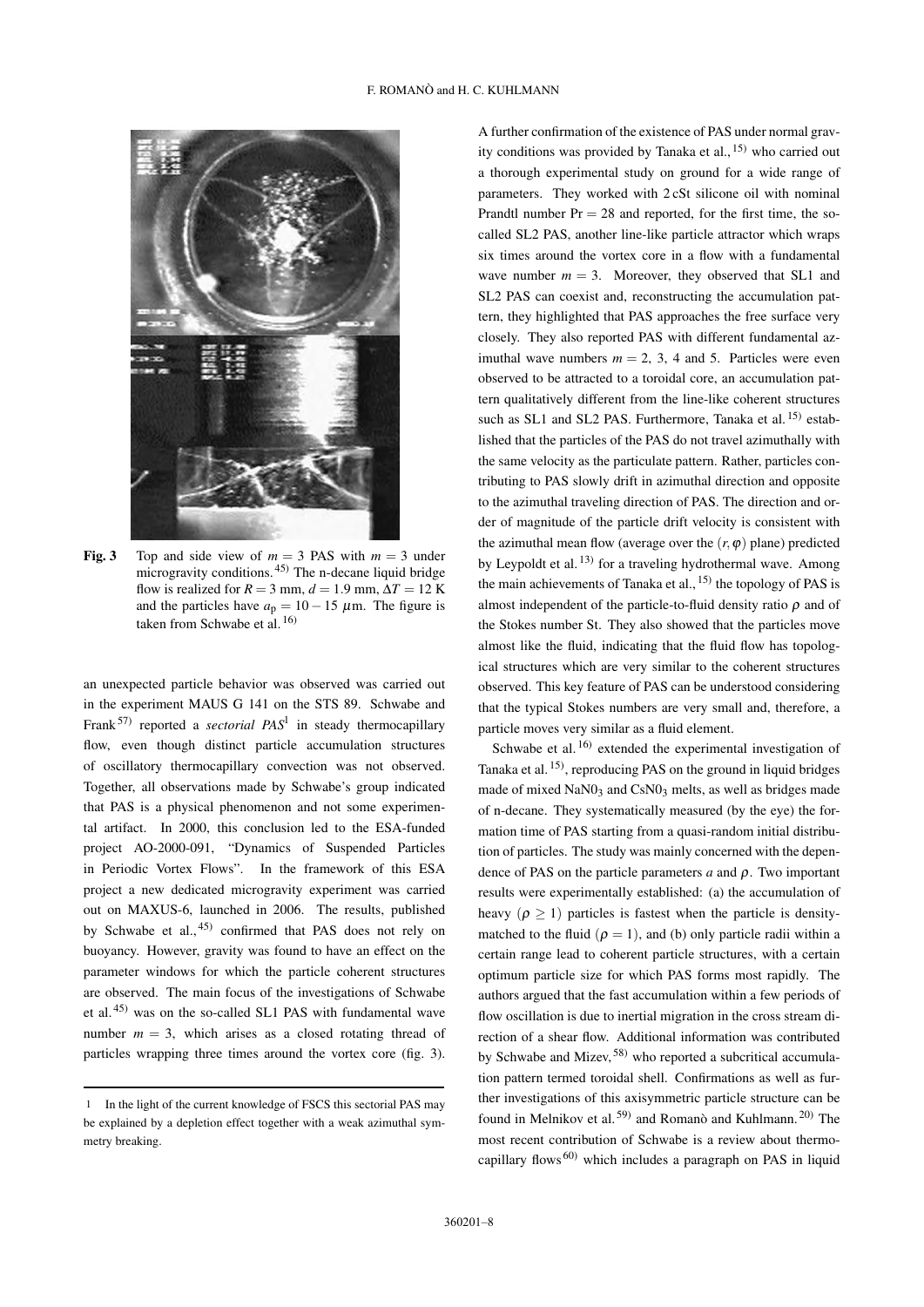

<span id="page-8-0"></span>Fig. 4 Finite-size coherent structures in an n-decane liquid bridge. (a) Numerical simulation for  $\Delta T = 9$  K (diamond) superposed to the experimental visualization of PAS for  $\Delta T = 9.75$  K. (b) Reconstruction of ten particle trajectories in the rotating reference frame. The figure is taken from Melnikov et al. [59\)](#page-15-57)

bridges. Schwabe's group well deserves the merit of having discovered PAS and of having established its crucial dependence on *a* and ρ.

#### <span id="page-8-1"></span>5.2 Shevstova's group and Lappa

The results obtained by Shevtsova's group and by Lappa are treated in a combined section, since these authors proposed very similar arguments for an interpretation of PAS. In the first inves-tigation of the subject, Melnikov et al.<sup>[30\)](#page-15-29)</sup> carried out single-phase numerical simulations for sodium nitrate  $(NaNO<sub>3</sub>)$  and n-decane liquid bridges, i.e. the fluids which have been used by Schwabe et al.  $^{16)}$  $^{16)}$  $^{16)}$  Employing the SMR equation [\(10\)](#page-4-1), the authors were able to reproduce the PAS observed in previous experiments by Schwabe's group. In order to avoid particles exit the domain, they implement the PSI model wit, setting  $\Delta = a$ . Based on their simulations, they concluded that the existence of line-like coherent structures is crucially related to the strength of the flow, given by the Marangoni number Ma, and to the particle-to-fluid density ratio ρ. While the dependence on Ma of PAS has been proven experimentally, the claimed importance of the density ratio is in conflict with the experimental observation of Schwabe et al.,  $^{16}$ who pointed out the existence of PAS is strongly correlated with the particle radius *a*, whereas  $\rho > 1$  is of lesser importance for the existence of PAS as long as the particles do not settle.

In a subsequent analysis Pushkin et al.<sup>[61\)](#page-15-59)</sup> studied a model in which the flow field is given in closed form. This approach was aimed at simplifying the modeling effort, but at the same time to keep the essential physics of the experiments. This approach has some numerical advantages: The velocity field is known everywhere in the domain such that no interpolation between discrete data is required. Moreover, the background flow is available in closed form and solenoidal. Up to numerical accuracy, the latter property does not add artificial numerical dissipation to the equation of motion for the particle via the veloc-ity field. Rather than the SMR equation [\(10\)](#page-4-1), Pushkin et al.  $61$ )

employed the inertial equation,  $62$ ) which represents a simplification of [\(10\)](#page-4-1) valid up to linear order in St. Without employing the PSI model, the authors found what they called 'self-assembly' of particles in their model flow. They concluded that this accumulation is the result of a phase-locking mechanism between fluid- and solid-phase. This conclusion has been criticized by Kuhlmann and Muldoon,  $63$ ) who argued that a synchronization (hence phase-locking) is not possible in the one-way-coupled system of Pushkin et al.,  $61$ ) because a necessary condition for synchronization is a *weak* mutual coupling between the particles and the fluid. Since the flow is computed independently of the particle suspension, without considering any feedback effect of the particles on the fluid flow, the mutual-weak-coupling condition is not satisfied and phase-locking cannot be responsible for the self-assembly found. Kuhlmann and Muldoon<sup>[63\)](#page-16-1)</sup> rather argue that the particles are so small  $(St \ll 1)$  that their trajectories must be very similar to those of fluid elements (as previously verified by the experiments of Tanaka et al.  $\binom{15}{2}$ , making the particle almost slaved to the flow which is a *strong* one-sided coupling. Addi-tional investigations of Kuhlmann and Muldoon<sup>[64\)](#page-16-2)</sup> considered a similar model flow and demonstrated that particle accumulation can be produced by inertia, by particle–boundary interaction or by both. For the experimental parameters of interest  $St \ll 1$  and  $\rho = \mathcal{O}(1)$ , they also pointed out the inertial time scale is much longer than what was experimentally measured by Schwabe et al., [16\)](#page-15-15) whereas the clustering due to particle–boundary interaction is much faster and compatible with the experimental evidence. Kuhlmann and Muldoon<sup>[64\)](#page-16-2)</sup> employed a ninth-order integration scheme to carry out the simulations, but did not manage to re-produce the results of Pushkin et al.<sup>[61\)](#page-15-59)</sup>. In a subsequent paper, Muldoon and Kuhlmann<sup>[41\)](#page-15-40)</sup> demonstrated that particle accumulation similar to the one found by Pushkin et al. $61)$  can also be caused by accumulation of numerical errors, if low-order schemes and/or large integration time steps are employed. Pushkin et al. [65\)](#page-16-3) replied to the comment of Kuhlmann and Muldoon<sup>[63\)](#page-16-1)</sup> stating that their simulations do not include any particle–boundary interaction model. Without commenting on the issue of numericallyinduced coherent structures, they state the particle accumulation they observe is due to inertia and that their model cannot explain the particle coherent structures observed by Schwabe et al.<sup>[16\)](#page-15-15)</sup> for density-matched particles.

Further experimental evidence of particle accumulation in liquid bridges was reported by Melnikov et al.,  $^{66}$  who employed relatively large particles with radii  $a_p = 20$  and 100  $\mu$ m which were 8% heavier than the liquid phase (n-decane). Even though the authors claim the clustering of particles is due to inertia and to the synchronization process between particles and fluid phase, they used one-way-coupled simulations and the PSI model of Hofmann and Kuhlmann.  $17$  The use of the PSI model was seen as a necessity to keep the particle inside the computational domain, but the implications of the PSI model for the global par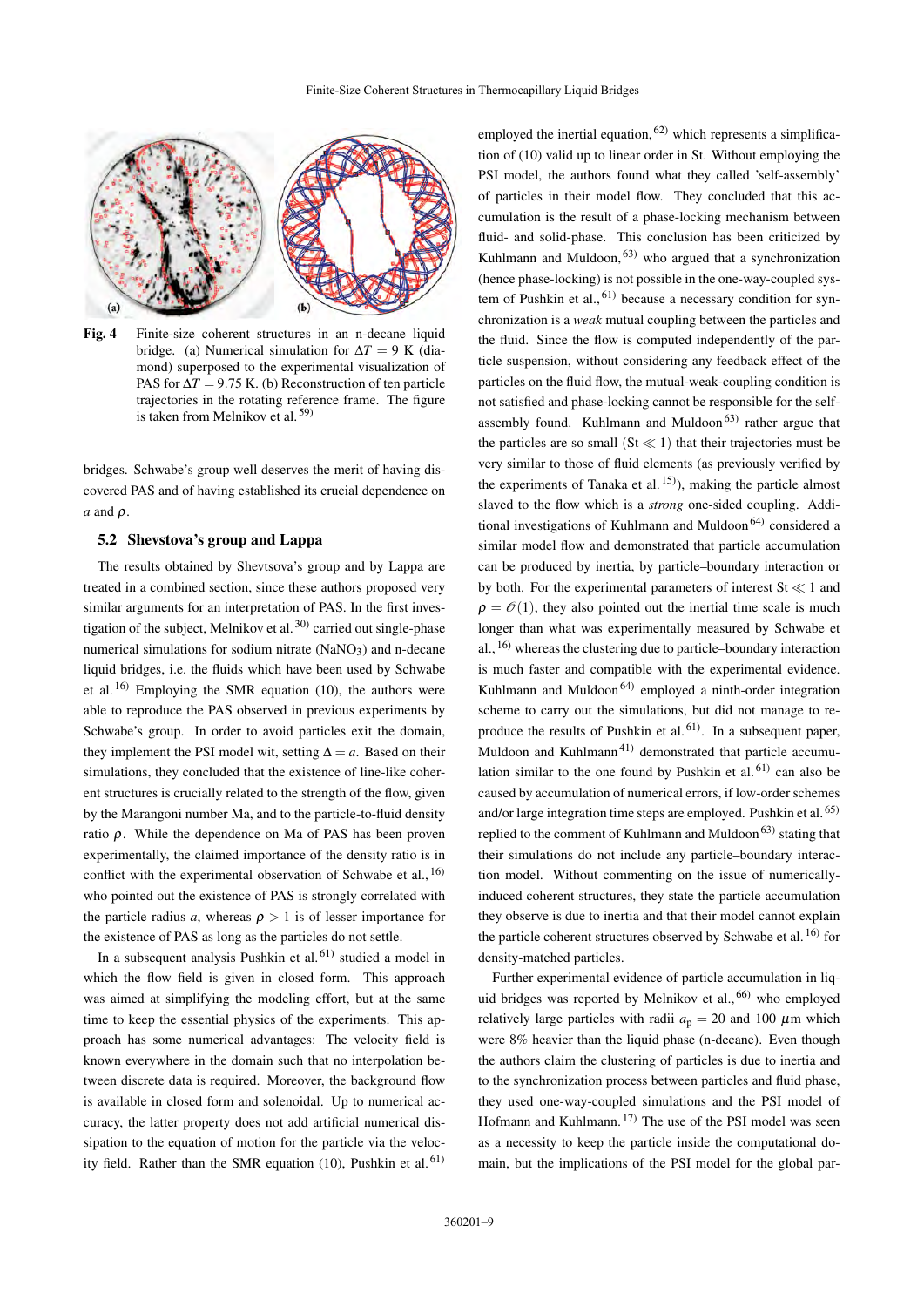ticle motion was disregarded. Their results confirm that modeling the particulate phase by the SMR equation including inelastic boundary collision represents a good minimal model which well captures their experiments. The same approach was used in Melnikov et al.,  $59$ ) where experimental results of particle accumulation in form of a  $m = 2$  PAS wrapping around a toroidal core were well reproduced by the SMR equation supplemented with the PSI model (fig. [4\)](#page-8-0). They further elaborated on the phaselocking mechanism as the process responsible of the clustering of particles, even if this mechanism is in evident contradiction with the one-way coupling employed in the their numerical model.

Also Lappa $^{31)}$  $^{31)}$  $^{31)}$  dwelled on the phase-locking mechanism of Pushkin et al., <sup>61</sup> correlating it with the axial vorticity of the flow with the intention to validate and generalize the theoretical inter-pretation of Pushkin et al. <sup>[61\)](#page-15-59)</sup> Despite of the aforementioned numerical issues associated with low-order methods, he employed a first-order Euler integrator with a relatively small time step. No particle–boundary interaction model was explicitly mentioned by Lappa.<sup>[31\)](#page-15-30)</sup> In a successive study,  $67$  Lappa investigated the effect of g-jitter on the accumulation of particles in liquid bridges. In order to take into account the effect of the time-dependence of the flow field on the particle trajectories a far more complex version of the Maxey–Riley equation was employed. Using the same numerical approach as in his previous study, he found a wealth of different particle coherent structures depending on the amplitude and frequency of the g-jitter acceleration. In a private communication with one of the present authors (H. C. K.), Lappa clarified that his works  $31,67$  $31,67$  were carried out using a peculiar particle– boundary interaction model, not explicitly mentioned in the two articles. In his approach a variant of the PSI model with  $\Delta = a$ was used for inelastic particle–boundary interactions all along the solid walls, whereas the particle–free surface interactions are treated as inelastic only in a narrow region near the hot and the cold rods. In a following paper, Lappa $^{68)}$  $^{68)}$  $^{68)}$  investigated the accumulation of particles in liquid bridges when the flow arises as a standing hydrothermal wave. To explain the particle coherent structures found, the argument about axial vorticity and waveinterference dynamics was iterated. Unfortunately, again no mention was made of the treatment of the particle motion near the boundaries.

The debate between Shevtsova's and Kuhlmann's group about the physical mechanism responsible for the particle-accumulation phenomenon continued with Kuhlmann and Muldoon. [69\)](#page-16-7) They commented on Melnikov et al.,  $59$  stating that the phase-locking mechanism cannot apply, because the necessary conditions for synchronization are not satisfied. In their rebuttal, Melnikov et al.  $70$ ) argued that the hydrothermal wave can be regarded as the weak force needed by the particulate dynamical system to synchronize. They do not explain, however, which weak coupling feedback is exerted by the particulate system on the fluid flow. It is clear, however, that their one-way-coupled simulations, intended as a proof of principle, exclude the feedback of the particles on the fluid flow.

Melnikov et al.<sup>[50\)](#page-15-49)</sup> investigated the effect of the filling factor  $\mathcal{V}$ on the formation of particle accumulation structures with  $m = 2$ in a n-decane liquid bridge. In a follow-up study, Gotoda et al.  $51$ ) carried out additional experiments in n-decane liquid bridges, making use of particles of different radii *a* and density ratios ρ. They found that line-like accumulation structures such as SL1 and SL2 PAS can each be global attractors for the particle suspension. But for certain parameters they can also coexist, such that all particles are finally attracted to either of the two structures. An important result of their experimental study is the assessment of the importance of particle–particle interactions. It was observed that the coherent structures forming for individual monodisperse suspensions of particles of two different sizes might not form when the two kinds of particles are combined in a polydisperse suspension. Furthermore, they observed a periodic behavior of the particulate structure during which it vanishes and reappears periodically. In their most recent work on particle attractors in liquid bridges, Melnikov and Shevtsova<sup>[71\)](#page-16-9)</sup> considered particles which are almost density-matched to the liquid. Their one-way-coupled numerical simulations included the collision model of Hofmann and Kuhlmann, <sup>[17\)](#page-15-16)</sup> either on all boundaries or on the solid support rods only. Different from their previous studies, Melnikov and Shevtsova [71\)](#page-16-9) described the particles to be in synchronous motion with the fluid flow, i.e. the particle dynamics is slaved to the flow, rather than claiming phase-locking of particle and flow by means of synchronization. They addressed the particle–boundary collision as well as the particle inertia as possible causes of the PAS obtained and confirmed that particles may accumulate faster due to the collisions than due to inertia.

#### 5.3 Ueno's group

The group of Ueno has inherited the experience regarding PAS of Kawamura's research group and significantly extended the work. Kawamura et al.<sup>[48\)](#page-15-47)</sup> reported the depletion of particles in the near-axis region inside the liquid bridge. This depletion mechanism was explained almost a decade later by Kuhlmann and Muldoon<sup>[21\)](#page-15-20)</sup> by taking into account the streamline hopping experienced by the particles when they interact with the free surface, an effect numerically taken into account by the PSI model. The same kind of depletion patterns are documented in Kawa-mura et al.<sup>[72\)](#page-16-10)</sup> and Ueno et al.,  $32)$  who reported several accumulation patterns and classified the flow into eight different regimes according to the observed particle patterns. In a following study, Noguchi et al.<sup>[47\)](#page-15-46)</sup> reported the depletion zones, the line-like particle coherent structures and also a quasi-axisymmetric toroidal core of particles, which is most likely hollow and is very similar to the toroidal shell observed under subcritical conditions. The toroidal core of particles can be transient or persistent depending on the flow and particle parameters. The study is also of technical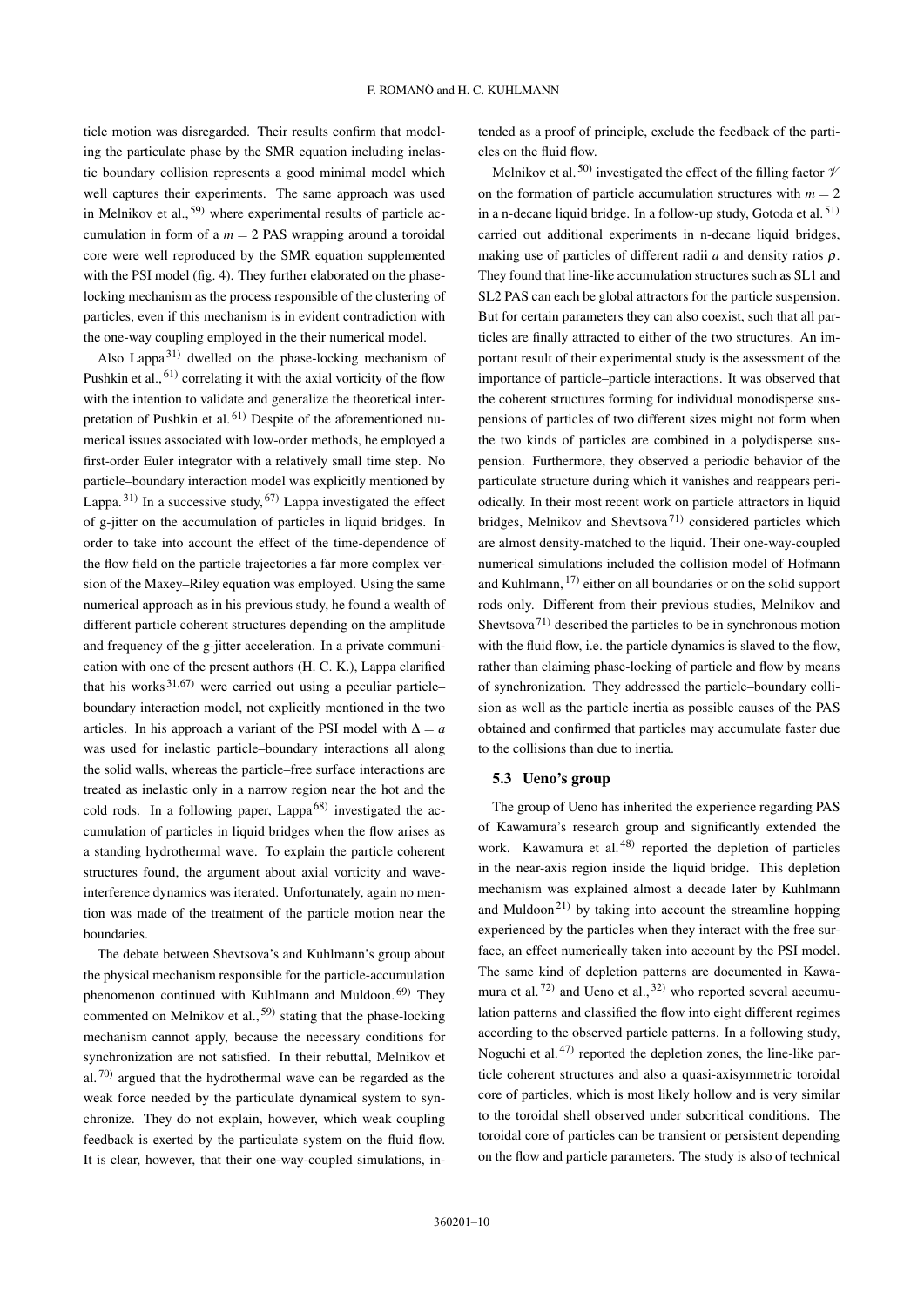

<span id="page-10-0"></span>Fig. 5 Coaxial views on PAS through the transparent heated rod. Left: SL1 PAS wrapping around a toroidal core, middle: SL1 and period-doubled SL2 PAS, right: period-doubled SL2 PAS. The images, reproduced from Toyama et al.,  $^{25)}$  $^{25)}$  $^{25)}$  show 500 frames of a video record averaged in the rotating frame of reference. The hydrothermal wave and PAS co-rotate in counterclockwise direction.

significance, since three-dimensional particle-tracking velocimetry (3D-PTV) to characterize the particle accumulation has been introduced for the first time. Along the same line, the study of Nishimura et al.  $^{73)}$  $^{73)}$  $^{73)}$  is to be mentioned.

The important study of Tanaka et al.,  $15$  carried out in collaboration with Schwabe's group, has already been mentioned in section [5.1.](#page-6-1) In the same year, a review article of Kawamura and Ueno<sup>[74\)](#page-16-12)</sup> on thermocapillary liquid bridges includes a section about accumulation of particles. The 3D-PTV technique elabo-rated by Noguchi et al.<sup>[47\)](#page-15-46)</sup> was further exploited by Abe et al.,<sup>[75\)](#page-16-13)</sup> who studied the effect of the filling factor  $\mathcal V$  on the accumulation patterns. They reported a slight change of the attractor shape, while the fundamental line-like accumulation patterns remained a robust feature for  $0.8 < \mathcal{V} < 1.2$ . Along the same line of investigation are the publications of Ueno et al.  $^{76}$  and Abe et al.  $^{77)}$  $^{77)}$  $^{77)}$  In the review papers of Kawamura et al.  $^{78,79)}$  $^{78,79)}$  $^{78,79)}$  $^{78,79)}$  the accumulation of particles in thermocapillary liquid bridges is presented as one of the primary scientific topics of the space experiment MEIS-1 of JASMA. Another parametric study about the accumulation of particles in liquid bridges was carried out by Niigaki and Ueno, [80\)](#page-16-18) who also investigated the effect on PAS of a co-axial flow in the ambient gas phase. The two topics, PAS and the influence of an ambient gas flow on the thermocapillary convection, are the primary objectives of the planned Japanese–European space experiment JEREMI.

The particle accumulation in high-Prandtl-number liquid bridges (2-cSt silicone oil,  $Pr = 28$ ) was investigated by Gotoda et al. [81\)](#page-16-19) They mounted a coaxial cylindrical shield around the liquid bridge, a method originally used by Preisser et al.,  $82$  to reduce external perturbations from the gas phase. Under supercritical conditions and when the thermocapillary Reynolds number is not to large, Gotoda et al.<sup>[81\)](#page-16-19)</sup> found a toroidal core of particles in addition to the usual particulate coherent structures. Moreover, they measured the formation time of line-like structures to be  $\approx d^2/\kappa$ . This result, obtained for Pr = 28, is larger than what was

measured by Schwabe et al.<sup>[16\)](#page-15-15)</sup> for lower-Prandtl-number liquid bridges. We stress, however, that the formation time of PAS cannot be directly correlated with the thermal diffusion time, since the thermal diffusion does not directly enter in the dynamical system of the particle motion [\(10\)](#page-4-1). The publication of Gotoda et al.<sup>[51\)](#page-15-50)</sup> on experiments with n-decane  $(m = 2)$  resulted from a collaboration between Ueno's and Shevtsova's group (see section [5.2\)](#page-8-1). In a following study, Gotoda et al.  $2^{3}$  went back to 2-cStsilicone-oil liquid bridges  $(m = 3)$ , varying the thermocapillary Reynolds number in small steps and making use of particles with two different diameters (15 and  $30 \mu m$ ) and different densities. Upon an increase of Re, the characteristic depletion zone near the axis is observed in the particle suspension. Further increasing Re, the particle depletion pattern evolves into the core of particles and finally into SL1 PAS. If the Reynolds number is too high, the SL1 attractor disappears. Among the most interesting findings of Gotoda et al.<sup>[23\)](#page-15-22)</sup> is a period-doubled coherent structure which was numerically predicted before by Mukin and Kuhlmann.<sup>[22\)](#page-15-21)</sup> Another important result of Gotoda et al.<sup>[23\)](#page-15-22)</sup> is the experimental proof of the correlation between PAS and the fluid flow. The authors found that the accumulation of the particle is synchronous to the flow. Moreover, the focusing of the particles to the line-like attractor is not correlated with the cold spot of the hydrothermal wave on the free surface, as was speculated by Schwabe et al.<sup>[16\)](#page-15-15)</sup> Along the same line of Gotoda et al.,  $^{23)}$  $^{23)}$  $^{23)}$  Toyama et al.  $^{25)}$  $^{25)}$  $^{25)}$  investigated the existence range of SL1 and SL2 PAS depending on Ma, Γ and *a*. They confirmed that SL1 and SL2 PAS can coexist for certain parameter combination, or arise individually as global attractors (fig. [5\)](#page-10-0). The formation times of the accumulation patterns were measured and, once again, the free surface temperature was monitored to characterize the phase relation between PAS and the hydrothermal wave.

#### 5.4 Kuhlmann's group

The research carried out in Kuhlmann's group makes frequent use of dynamical system theory to place PAS in a more general and solid theoretical framework. Their first investigation<sup>[83\)](#page-16-21)</sup> studied the effect of added mass, pressure gradient, Stokes drag and buoyancy for particles in a Taylor–Green vortex with  $\rho = 2$ . Their main result was the characterization of limit cycles for the particulate dynamical system and, upon an increase of the Stokes number, they find a period-doubling sequence which follows the Feigenbaum scenario. A following paper of Domesi<sup>[84\)](#page-16-22)</sup> introduced a fully elastic particle–boundary interaction model, which was used to compute the accumulation of particles in subcritical thermocapillary liquid bridges. A different modeling approach was taken by Hofmann and Kuhlmann, [17\)](#page-15-16) who treated the particle–boundary interaction as an inelastic collision which dissipates the particle kinetic energy in normal-to-boundary direction. They introduced the PSI model used in most of the numerical studies (not only of Kuhlmann's group) and which can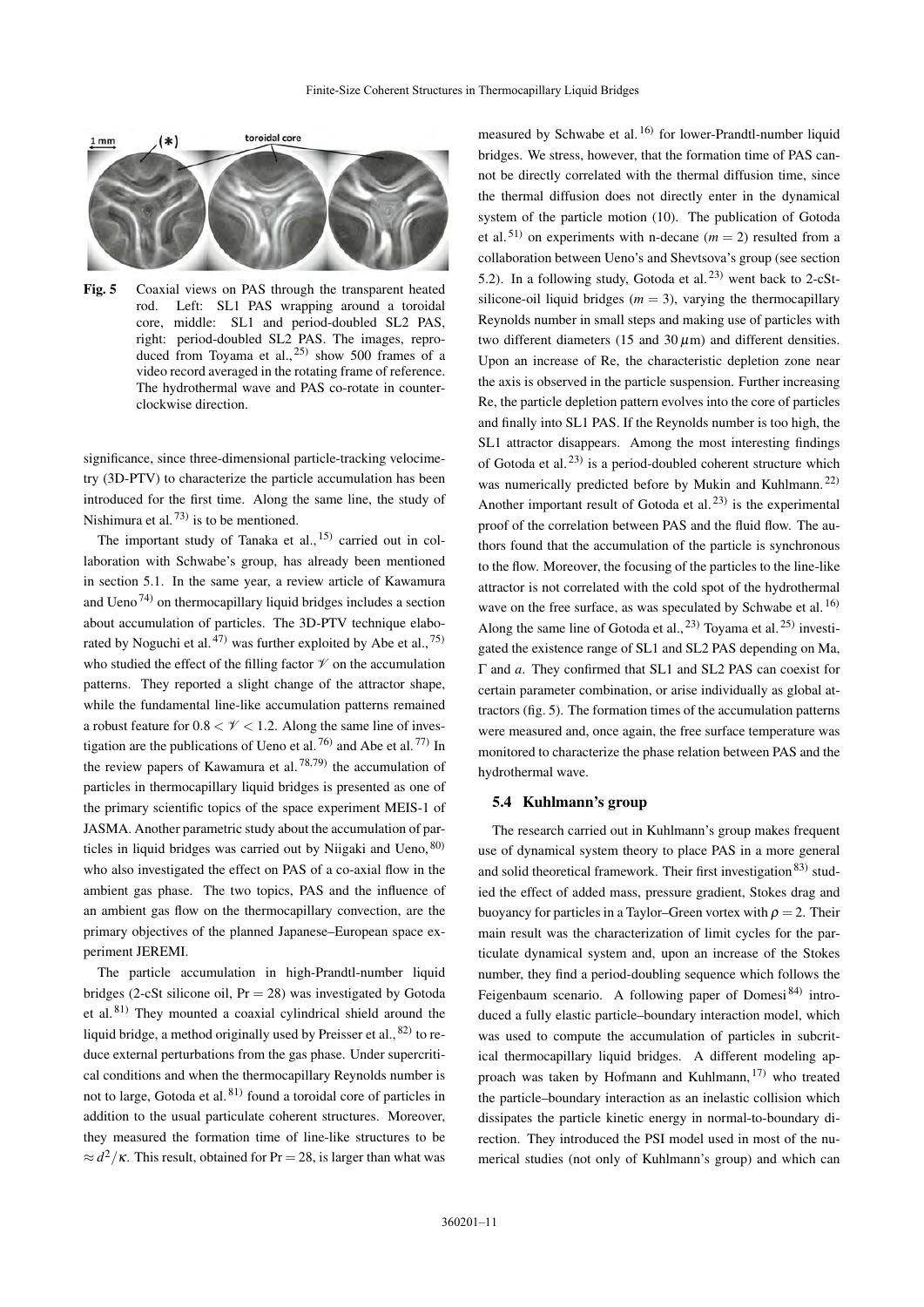be considered an approximation to the particle–free-surface interaction which has turned out to be a key factor for PAS. Making use of the stationarity of the fluid flow in a reference frame ro-tating with the hydrothermal wave, Hofmann and Kuhlmann<sup>[17\)](#page-15-16)</sup> transformed the SMR equation into the rotating frame of reference. The particle trajectories were then integrated in the rotating frame, utilizing that the particles do not affect the flow in one-way coupling. This approach provides an enormous saving of computational resources and is used in all the numerical investigations of Kuhlmann's group. Another important advance of Hofmann and Kuhlmann<sup>[17\)](#page-15-16)</sup> was to link the particle accumulation to the flow topology and, in particular, to the Kolmogorov–Arnol'd–Moser (KAM) tori, which very closely resemble the particle attractors. The groundwork theory proposed in Hofmann and Kuhlmann<sup>[17\)](#page-15-16)</sup> explained the accumulation phenomenon as a transfer of particles from the chaotic to the regular regions (KAM tori) of the flow, made possible by the particle–boundary interaction. This interpretation of PAS does not rely on the particle inertia and well explains the accumulation of density-matched particles experimentally observed by Schwabe et al.  $^{16)}$  $^{16)}$  $^{16)}$  An in-depth investigation of the role of the KAM tori and the focussing mechanism of particles inside of the KAM tori, as well as the role for PAS of the particle size was also carried out by Hofmann and Kuhlmann. [17\)](#page-15-16)

Inspired by the model flow of Pushkin et al.,  $61$ ) the results of which have been discussed in Sec. [5.2,](#page-8-1) Kuhlmann and Mul- $\gamma$  doon<sup>[64\)](#page-16-2)</sup> proposed a flow field in closed-form which was fitted to the numerically simulated flow in a thermocapillary liquid bridge for  $Pr = 4$  and  $Re = 1800$ . Employing their new model flow, Kuhlmann and Muldoon<sup>[85\)](#page-16-23)</sup> explained in detail the particle accumulation mechanism due to particle–boundary interactions, discussing the necessary conditions to observe line-like coherent structures. In a following study, Muldoon and Kuhlmann<sup>[21\)](#page-15-20)</sup> used their model flow to further investigate the accumulation of particles in the liquid bridge. They carried out an extensive analysis in terms of particle radius, explained particle depletion zones as a phenomenon produced by the particle–boundary interaction and predicted line-like, tubular and strange PAS. Multiple PAS as well as a simply periodic particle attractor with fundamental wave number  $m = 1$  was also predicted by Muldoon and Kuhlmann<sup>21</sup><sup>)</sup>, similar to the one later found by Gotoda et al.<sup>[51\)](#page-15-50)</sup> Furthermore, a quantity *K*, based on box counting, was introduced to measure the instantaneous degree of particle segregation in order to mathematically define the formation time of PAS. In a subsequent study Muldoon and Kuhlmann<sup>[41\)](#page-15-40)</sup> pointed out the important role of numerical error accumulation in computing particle trajectories. The corresponding implications for low-order integration schemes have been discussed above.

Mukin and Kuhlmann<sup>[22\)](#page-15-21)</sup> accurately characterized the numerical flow topology, in the rotating reference frame for  $Pr = 4$ and three supercritical Reynolds numbers. The accumulation of density-matched particles was analyzed for  $Re = 1800$  as function of the interaction length ∆ of the PSI model which is the only parameter of this model. The accumulation of particles was explained in correlation with the reconstructed KAM tori of the flow, within which the line-like attractors are typically located. Moreover, the period-doubling of the particle attractor was predicted for moderately large particles. The reason for the period doubling was explained within the framework of the advection equation  $(\dot{y} = u)$  supplemented by the PSI model. Additional simulations of purely advected particles which interact with all the boundaries according to the PSI model are reported in Muldoon and Kuhlmann,  $86$ ) who varied the interaction length  $\Delta$  to investigate all the possible accumulation patterns which are predicted for the particulate dynamical system in dependence on the particle radius. Several qualitatively different coherent structures were reported upon an increase of ∆.

A joint paper  $87$  by scientists from all groups working on PAS gives a very brief overview on the different results obtained at that time. Kuhlmann et al. [88\)](#page-16-26) pointed out that the streamline crowding near the driving boundary of the liquid bridge (free surface) is a flow feature which tends to promote PAS. Comparing the formation times of coherent structures induced by inertia with those by particle–free-surface collisions, it was concluded that the experimental results of Schwabe et al.  $^{16}$  can only be explained if the particle–boundary interaction is taken into account. Pure inertial attraction was found to have a formation time which is two orders of magnitude larger than what is measured experimentally. The same conclusion was drawn for the accumulation of particles reported in the other experiments: the experimental time scale is compatible with collision-induced particle accumulation and not with inertial coherent structures. Kuhlmann et al.<sup>[88\)](#page-16-26)</sup> also transformed the experimental videos from the laboratory to the rotating frame of reference and time-averaged over many individual video frames to ease the comparison of experimental results with numerical predictions. This post-processing technique has now become a standard procedure for the global visualization of PAS in liquid-bridge experiments. Another analysis of the time scale of PAS is due to Kuhlmann and Lemée,  $89$  who considered the temporal evolution of the depletion zone, correlating the turnover time of individual particles in the axisymmetric part of the model flow of Muldoon and Kuhlmann<sup>[21\)](#page-15-20)</sup> with the evolution of the depletion volume. The resulting time scale estimate was found to well agree with the experimental time scales measured by Schwabe et al.<sup>[16\)](#page-15-15)</sup> The most recent numerical study of particle accumulation in liquid bridges with  $Pr = 4$  was carried out by Muldoon and Kuhlmann, [24\)](#page-15-23) who systematically varied the particle radius and the particle-to-fluid density ratio. For  $\Delta = 0$  they retrieved the inertial time scale such that their accumulation measure  $K(t)$  becomes universal when the time is rescaled  $t \to t' = t|\rho - 1|St/\rho$ , yielding an inertial formation time  $~\sim \rho/((\rho-1|St)$ . This is consistent with the findings of Kuhlmann et al.<sup>[88\)](#page-16-26)</sup> and confirms that the experimentally reported accumula-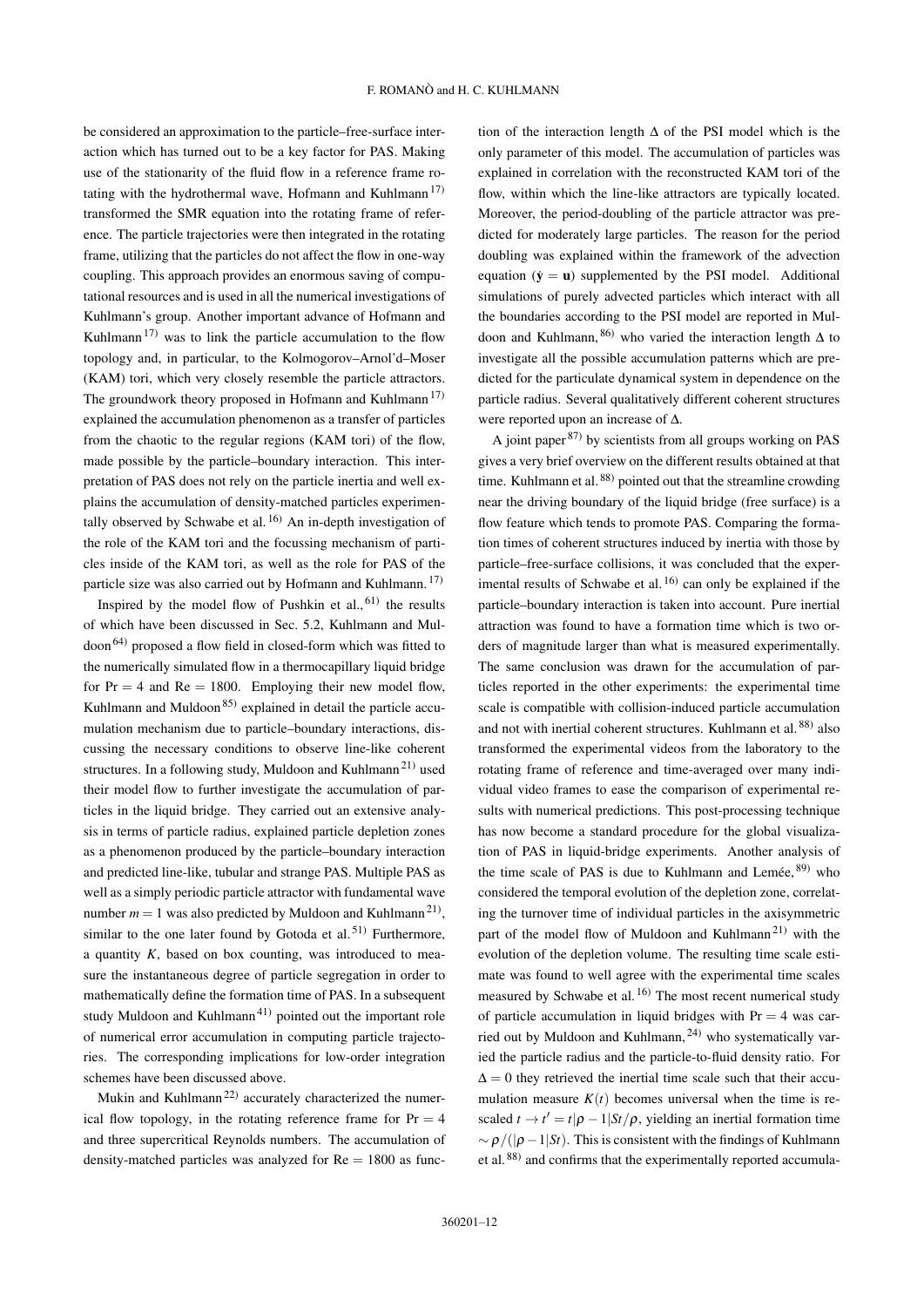

<span id="page-12-0"></span>Fig. 6 A finite-size Lagrangian coherent structure (PAS) made by 1000 particles (dark spheres) forms in a thin KAM torus (not shown) slightly outside of the main KAM torus (dark-gray) for  $\Delta = 0.00552$ ,  $\Gamma = 0.68$ , Re = 1600 and Pr = 28. The temperature iso-surface  $\theta = 1/2$ (light-gray) of the hydrothermal wave is strongly affected by the flow. The structure is shown at  $t = 3d^2/\kappa$ after particle initialization at random positions. The figure is taken from Romanò and Kuhlmann. [26\)](#page-15-25)

tion structures cannot be explained as inertial coherent structures, in particular, not in the limit  $\rho \rightarrow 1$ . When the PSI model is activated, the coherent particle structures form much more rapidly, consistent with the experimental data. Moreover, Muldoon and Kuhlmann<sup>[24\)](#page-15-23)</sup> investigated the effect of the artificial boundary conditions used by Lappa<sup>[67\)](#page-16-5)</sup> and found that the accumulation patterns reported in Lappa's studies might be a mere result of the fictitious boundary repulsion on strips of the free surface introduced by the author to prevent the particles from leaving the domain.

Romanò and Kuhlmann<sup>[29\)](#page-15-28)</sup> carried out fully-resolved simulations of particles near moving walls and shear surfaces. They considered two-dimensional flows and numerically resolved all the relevant scales of the flow: the macroscopic fluid flow scale ( $∼ d$ ), the particle scale ( $∼ a$ ), and the lubrication length scale δ of the gap between the particle's surface and the indeformable boundary. Their fully-resolved calculations revealed that the particle centroid indeed moves a wide distance nearly parallel to the tangentially moving boundary with a minimum distance  $\Delta = a + \delta$ . This result confirmed that the PSI model can be intended as a zeroth-order approximation to the actual particle– boundary dynamics, giving physical motivation to the inelastic collision approach. Considering  $\rho = 2$ , they found that a particle in a shear-driven square cavity with  $Re = 1000$  is displaced away from the moving boundary even more than what is pre-dicted by the model of Hofmann and Kuhlmann<sup>[17\)](#page-15-16)</sup> who assumed  $\Delta = a$ . This confirmed the hypothesis that the lubrication gap  $\delta$  between the particle surface and the boundaries may not be

negligible. In a following study Romanò and Kuhlmann<sup>[18\)](#page-15-17)</sup> carried out fully-resolved simulations of a particle in a shear-driven square cavity for  $Re = 1000$  and  $Pr \rightarrow 0$ . Both, the particle radius and the particle-to-fluid density ratio were targeted. Considering particles slightly heavier than the fluid, they computed the two-dimensional particle attractors and proposed a fit of the fullyresolved minimum lubrication gap  $\delta(a,\rho)$  as function of the particle radius *a* and the particle-to-fluid density ratio  $\rho$ . These fits were used to determine the scalar parameter ∆ of the PSI model. Using the interaction parameter ∆ obtained in this way, the trajectories from the one-way-coupled simulations were in very good agreement with the trajectories from the fully-resolved simulations. A further confirmation of the correlations proposed by Ro-manò and Kuhlmann<sup>[18\)](#page-15-17)</sup> was reported in Romanò et al., <sup>[20\)](#page-15-19)</sup> who compared one-way-coupled simulations of a particle in a subcritical liquid bridge with corresponding experiments, well predicting the most important characteristic parameters of the particle attractor, i.e. its minimum and maximum radial coordinate.

The most recent publications on PAS in thermocapillary liquid bridges are due to Romanò and Kuhlmann.  $26,27$  $26,27$ ) In Ref.  $26$ ) the Lagrangian topology of a high-Prandtl-number fluid flow  $(Pr = 28.5)$  was obtained in the frame of reference rotating with the hydrothermal wave. These results allowed, for the first time, to compare numerical simulations with the abundant experimental results of Ueno's group for 2 cSt silicone oil. The strong correlation between flow topology and particle attractors was, once again, confirmed and the numerical predictions of PAS of Ro-manò and Kuhlmann<sup>[26\)](#page-15-25)</sup> (see fig. [6\)](#page-12-0) agreed very well with the coherent structures measured by Toyama et al. [25\)](#page-15-24) With help of the flow topology, Romanò and Kuhlmann<sup>[26\)](#page-15-25)</sup> could explain why SL1 and SL2 PAS coexist for  $Re = 1850$ : There is a narrow window of Reynolds numbers within which two KAM tori coexist,  ${}^{1}T_{3}^{3}$ and  ${}^{1}T_{3}^{6}$ , which very well resemble the SL1 and SL2 particle attractors, respectively. For  $Re = 1600$  and  $Re = 1750$  only SL1 PAS is observed, since the fluid flow topology admits only the  $17_3^3$  KAM torus. On the other hand, for Re = 1950 only SL2 PAS is experimentally reported, because only the  ${}^{1}T_{3}^{6}$  KAM torus is present.

As another important result, Romanò and Kuhlmann<sup>[26\)](#page-15-25)</sup> could prove that the accumulation of particles found in the experiments of Ueno's group are essentially due to particle–free-surface interaction and that inertial effects are of very minor significance. Even excluding inertial forces from the particle motion model, the simulations of Romanò and Kuhlmann<sup>[26\)](#page-15-25)</sup> well capture the experimental observations. This led the authors to coin the new term of *finite-size coherent structures* (FSCS). This terminology is used to emphasize that the accumulation of particles in small thermocapillary liquid bridges is caused by an essentially non-inertial mechanism. As should have become clear, this mechanism is based on the particle size. This is qualitatively different from the well-known inertial coherent structures. [40\)](#page-15-39) Moreover, FSCS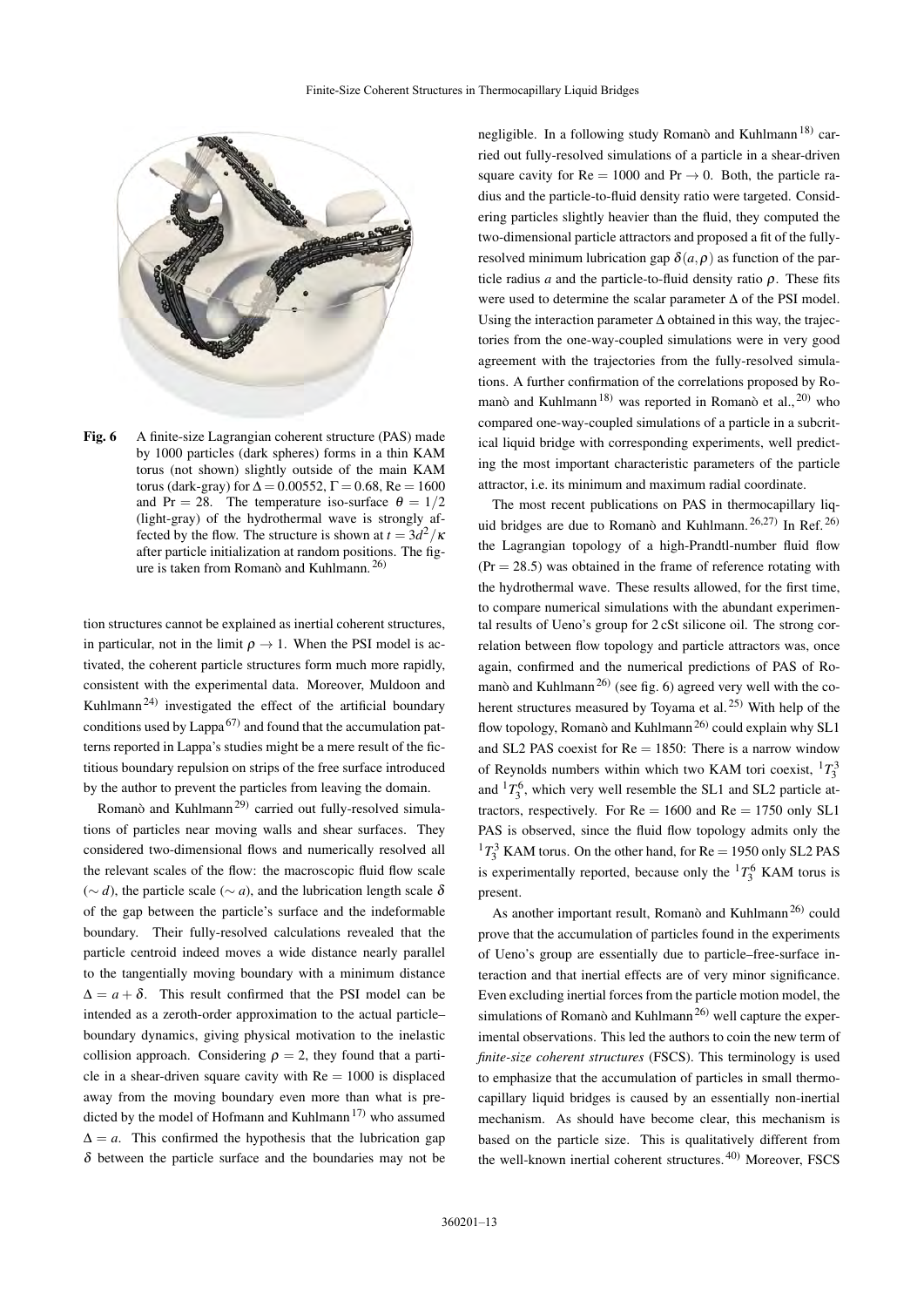indicates that the particle attractors are strongly coherent, which is not very well expressed by the established name PAS. Another aspect which speaks in favor of FSCS is its more general importance also in other flow systems with non-thermocapillary surface forces. Theoretical aspects of FSCS are discussed in Romanò et al.,  $27)$  where a generalization of FSCS is proposed to a whole subclass of all boundary-driven flows.

## <span id="page-13-0"></span>6. Phenomenology of FSCS

Having summarized the literature on particle accumulation in liquid bridges, we now give a brief description of the essential ingredients to FSCS in three-dimensional, steady, incompressible flows. Since the flow properties and the mechanisms of particle accumulation leading to FSCS are not restricted to the flow in thermocapillary liquid bridges, the more general character of FSCS becomes clear.

As proven by the studies of Kuhlmann's group, the correlation between flow topology (where does a fluid element go?) and coherent particle structures (where does a particle go?) is crucial for understanding FSCS. A key feature of the flow topology in any three-dimensional, steady, incompressible flow is that the trajectories of fluid elements (streamlines in steady flow) are either chaotic or regular. [90\)](#page-16-28) The flow does not need to be steady in the laboratory frame, is suffices that the flow is steady in some frame of reference (e.g., rotating or translating). Chaotic streamlines depend sensitively on the initial condition, while regular streamlines are periodic or quasi-periodic. For two-dimensional steady flow all streamlines are regular (periodic in a closed system). As the flow becomes three-dimensional, e.g. by a hydrodynamic instability, part of the streamlines become chaotic. Typically, there exists a range of Reynolds numbers in which chaotic and regular streamlines coexist, and where the regular, quasi-periodic streamlines arise in the form of KAM tori. Both types of streamlines are important for FSCS: in the region of chaotic streamlines (chaotic sea) fluid elements are usually well mixed, and, based on the ergodicity assumption, any fluid element from the chaotic region will visit the whole subvolume occupied by chaotic streamlines. On the contrary, fluid elements do not get well mixed in the regular regions of the flow, because any fluid element is restricted to move on a single KAM torus. Therefore, the fluid contained in the regular regions is sealed from the fluid in the chaotic region(s).

The property of the fluid being sealed in the KAM tori is inherited by a suspended particle, if it moves like a tracer, i.e. if it is convected, satisfying  $\dot{y} = u$ . While this is not exactly the case, it is a very good assumption if St  $\ll 1$ ,  $\rho = \mathcal{O}(1)$ , if buoyancy forces are small (e.g. under microgravity conditions) and the particle moves far away from the boundaries. Also each particle of an ensemble of particles nearly moves like the fluid, if the particle-to-fluid volume ratio is  $\phi \ll 1$  and particle–particle interactions can be neglected (if the local density of particles remains small). In this case, the dynamics of the suspension can be modeled as a superposition of multiple single-particle dynamics. Under these conditions, particles initially located in the chaotic sea tend to explore, in the course of time, the whole chaotic sea. Particles initially located in a KAM torus of the flow tend to remain in the KAM torus. If all particles would perfectly inherit the motion of fluid elements, particle accumulation would be impossible, because of the incompressibility of the flow  $\nabla \cdot \mathbf{u} = 0$ . In fact, a three-dimensional, steady, incompressible flow is equiva-lent to a piecewise Hamiltonian with 1.5 degrees of freedom<sup>[91\)](#page-16-29)</sup> and, hence, cannot admit any accumulation. Therefore, small deviations of the particle trajectories from those of fluid elements are necessary for the existence of FSCS.

Deviations of particle trajectories from trajectories of fluid elements can arise in the bulk for finite-size particles. However, these deviations vanish as the particle size tends to zero  $a \rightarrow 0$ , but remains finite with  $a \neq 0$ . In this limit, which differs from setting  $a = 0$ , particles are advected in the bulk, but not near the boundaries, where the particle size must be taken into account inside a boundary layer of size  $\mathcal{O}(a)$ . The situation is conceptually similar to Prandtl's boundary layer, where viscosity can be neglected everywhere, except for a thin boundary layer on the wall. Therefore, the trajectories of small particles deviate from trajectories of fluid elements near indeformable boundaries. In thermocapillary liquid bridges this effect is important near the free surface, because the streamlines are crowed there. The deviation of the particle trajectories from those of fluid elements near a boundary causes particles originally moving in the chaotic sea to be transferred to a regular region. The details of this process have been explained by Hofmann and Kuhlmann.  $17$  Such a transfer, however, is possible only if a KAM torus exists which enters the boundary layer of thickness  $\mathcal{O}(a)$  which can receive the particles. Once a particle has entered a KAM torus it can be trapped there forever. Exceptions and complications are discussed in Mukin and Kuhlmann. [22\)](#page-15-21)

In the above approximation FSCS can be understood as the attraction of individual particles to a periodic or quasi-periodic trajectory. The single particle process can also be understood in the framework of dynamical systems: If the particle–boundary interaction in the layer of thickness  $\mathcal{O}(a)$  is absent, the phase space of the particle motion is identical to the physical space occupied by the liquid, because specifying the initial location of the particle defines its trajectory for all times. In that case the dynamical system is Hamiltonian, attractors do not exist and the divergence of the flux in phase space is zero:  $\nabla \cdot \dot{\mathbf{y}} = \nabla \cdot \mathbf{u} = 0$ . The particle– boundary interaction, however, introduces a dissipation, because the particle experiences a normal-to-wall drag force in the boundary layer, which is a sink of kinetic energy of the particle. This makes the dynamical system dissipative such that attractors of the particle motion come into existence. Note, the conditions for the existence of a FSCS are independent of whether the flow system is a thermocapillary liquid bridge or not, the above conditions can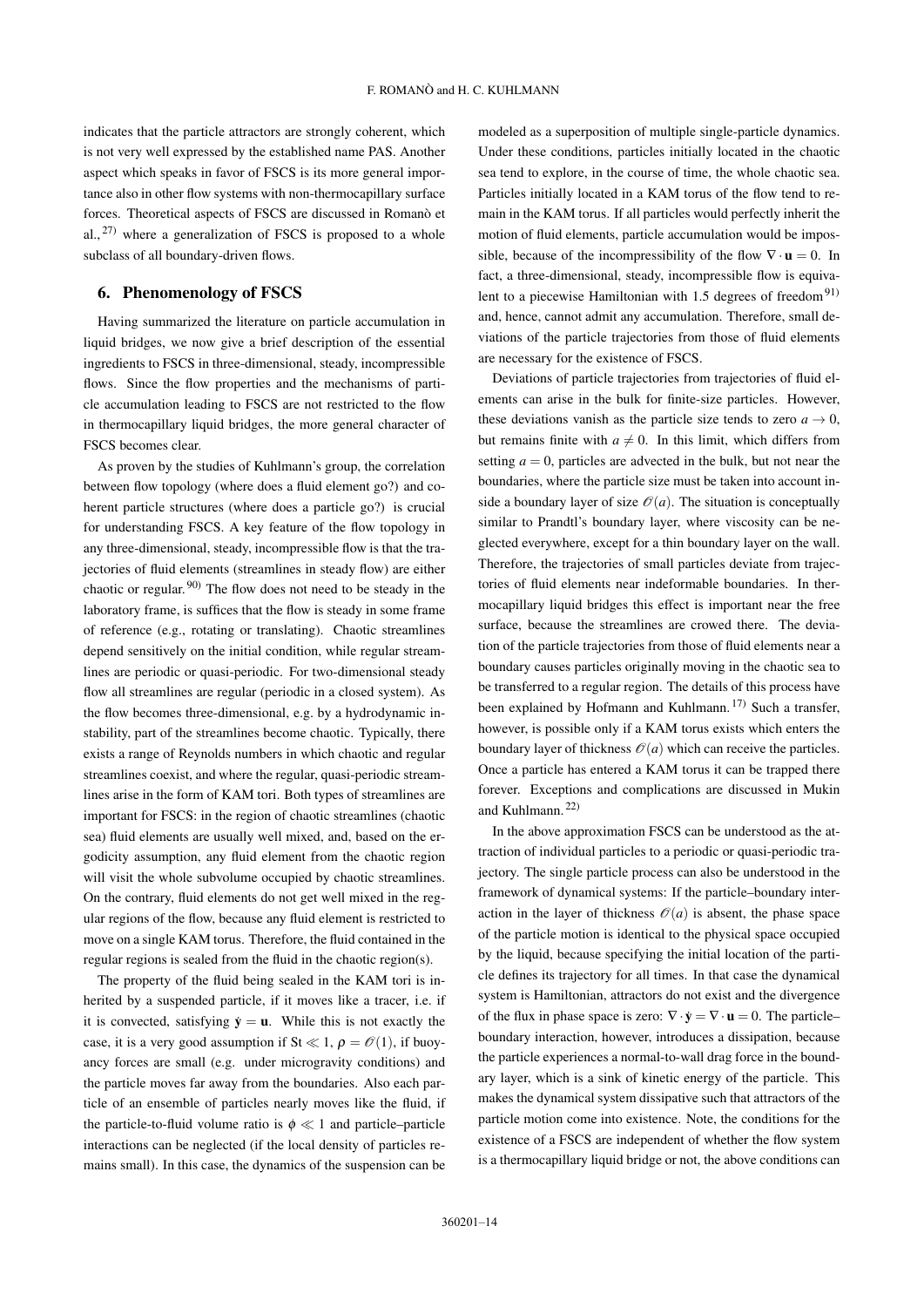be satisfied by a whole class of flows.

We would like to point out that the concept of FSCS as a single particle process must be extended, if the system becomes more complex. A modification is required if, e.g., the density of particles is too large globally or locally (as in the final stage of the FSCS) such that particle–particle interactions can no longer be neglected. For instance, the destruction of FSCS experimentally observed by Gotoda et al.  $51$  could be caused by particle–particle interactions. Another aspect not included in the above simplified scenario is the dissipation due to the particle–boundary interaction may be strong enough to create attracting orbits even in weakly chaotic regions of the flow (characterized by small Lyapunov exponents), as was observed by Kuhlmann and Mul-doon<sup>[92\)](#page-16-30)</sup> and Romanò and Kuhlmann.<sup>[26\)](#page-15-25)</sup>

## <span id="page-14-0"></span>7. FSCS in other flow systems

In a number of microsystems, particle accumulations have been reported which can be classified as FSCS. For instance, the trapping of cells, bacteria and particles in micro-channels and bio-films has been reported by Yazdi and Ardekani<sup>[93\)](#page-16-31)</sup> and Karimi and Ardekani.<sup>[94\)](#page-16-32)</sup> In their experiments, particles were found to accumulate in the streaming flow near the surface of a rapidly oscillating gas bubble. Other examples of FSCS in bio-microfluidics were reported by Wang et al.,  $95,96$  $95,96$  who also used streaming flows. They suggested FSCS as an effective size-sensitive sorting mechanism for particles moving near boundaries.

Finite-size coherent structures have been found also in lid-driven cavities by Romanò<sup>[101\)](#page-16-35)</sup> and Kuhlmann et al., <sup>[102\)](#page-16-36)</sup> who achieved a very good agreement between numerical predictions of the particle motion and corresponding particle-tracking experiments. Another experimental evidence for FSCS in lid-driven cavities was provided by Wu et al.,  $^{103}$ , again pointing out the strong correlation between FSCS and fluid flow topology. Along the same line, Romanò et al.  $27$  reported an excellent comparison between experimental particle tracking and one-way-coupled numerical simulations carried out using either the SMR equation [\(10\)](#page-4-1) or perfect advection for modeling the particle motion in the bulk of the cavity. In both the cases, the particle-motion model was supplemented with the PSI model when the particle moves close to a boundary. The most recent study about FSCS in the lid-driven cavity is due to Romanò et al.  $104$ ), who numerically demonstrated the creation of coherent particle structures in a twosided lid-driven cavity. For the first time, a continuous particle– boundary interaction model derived from lubrication theory has been implemented. Switching the particle–boundary interaction on and off, the time scales for the formation of inertial coherent structures could be compared with that of finite-size coherent structures.

Recently, FSCS have been reported for other thermocapillarydriven systems. Orlishausen et al. [105\)](#page-16-39) investigated the quasi-twodimensional FSCS in a shear-driven micro-reactor, in a suspension of nano-particles. Last but not least, Takakusagi et al. [106\)](#page-16-40) reported the accumulation of particles in pending thermocapillary droplets, heated from the ceiling and cooled from the gas phase.

#### <span id="page-14-1"></span>8. Future Perspectives

Two decades of research resulted in the understanding of the particle accumulation phenomenon in liquid bridges. A solid theoretical background has been developed, together with the notion on finite-size coherent structures. However, some important questions are still open.

As an obvious improvement, a more realistic particle– boundary interaction model is desirable. The current discontinuous collision model should be replaced by a continuous and smooth interaction which captures, at least, the enhanced normalto-boundary viscous drag in the particle boundary layer. It can be expected that such an improved modeling will allow better estimates of the time scales on which FSCS evolve than is currently possible with the PSI model. The study of Romanò et al. [104\)](#page-16-38) is a first step forward in this direction.

Another major issue which needs further investigation is the role of particle–particle interaction. The massive attraction of particles to their common single-particle attractor locally increases the density of particles on and near the periodic or quasi-periodic single-particle orbit, violating the fundamental hypothesis of independent particles. Including interaction forces among the particles would also allow to investigate polydisperse suspensions in liquid bridges and, eventually, lead to a deeper understanding of the experimentally observed destruction of FSCS.  $51$ ) The binary particle–particle interaction may be modeled by taking into account at least the viscous forces exerted along the line connecting the particle centroids when they move closer than some threshold value. A good starting point for the modeling is represented by the exact Stokes-flow solution provided by Stimson and Jef-fery<sup>[107\)](#page-16-41)</sup> for two spherical particles of arbitrary radius moving against each other.

Finally, an important open question is related to the effect of particle perturbations of the flow topology. This issue becomes more urgent the higher the local particle concentration gets and the larger the particle size is compared to the flow domain. To take into account the particle-induced changes of the flow the current one-way coupling needs to be replaced, at least, by a two-waycoupling approach. It can be expected that the KAM structure of the flow topology is destroyed, but the essential transport properties may approximately survive in some parameter ranges. In two way coupling the use of a single snapshot of the flow field of a hydrothermal wave, however, can no longer be used and one has to resort to a more computationally intensive approach, similar to the one adopted by Shevtsova's group.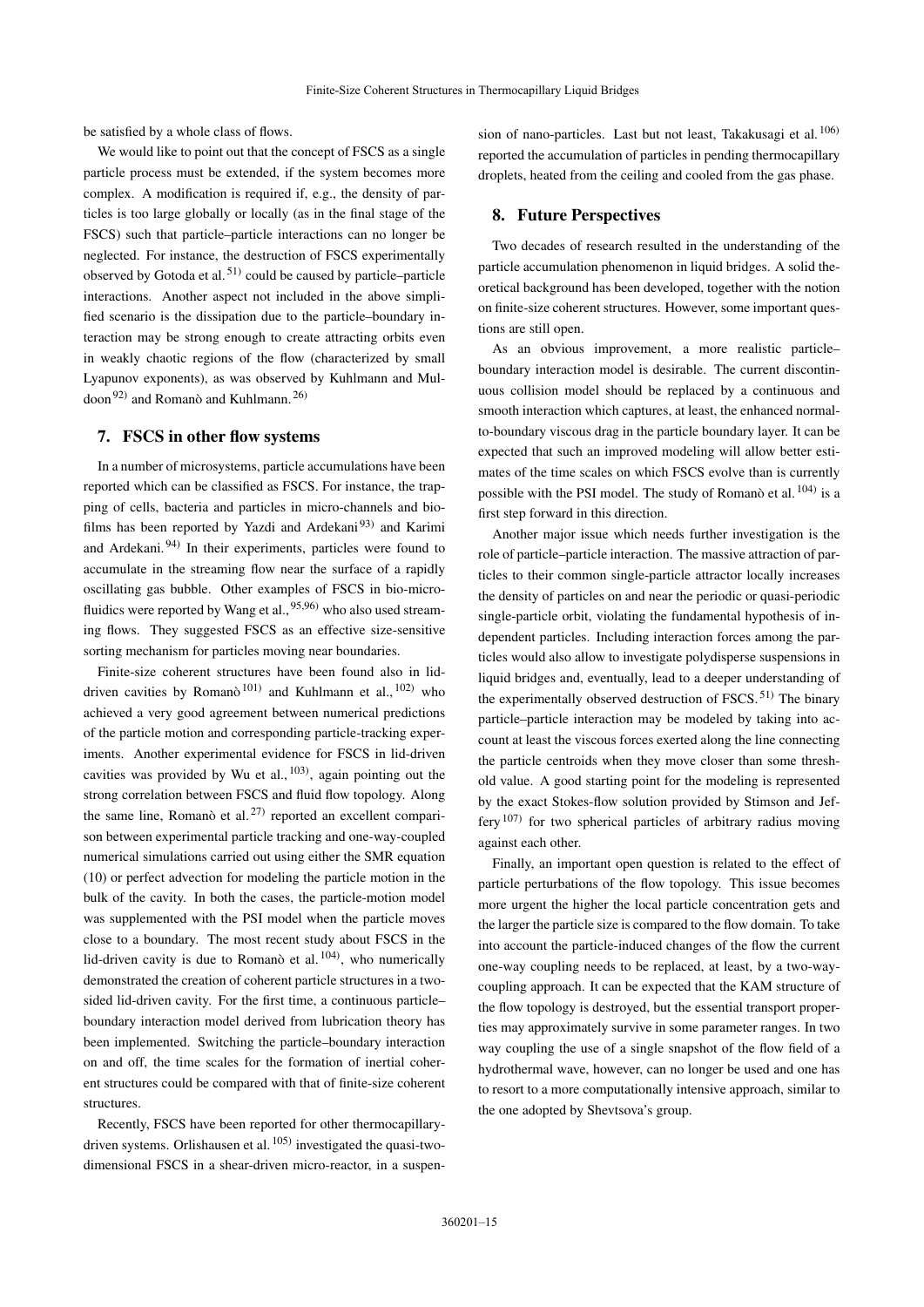## Acknowledgements

Support by ESA through contract number 4000121111/17/NL/PG/pt is gratefully acknowledged.

#### **References**

- <span id="page-15-0"></span>1) A. G. Kidanemariam and M. Uhlmann: J. Fluid Mech., 750 (2014)  $R<sub>2</sub>$
- <span id="page-15-1"></span>2) F. Amato, M. Pandolfi, T. Moreno, M. Furger, J. Pey, A. Alastuey, N. Bukowiecki, A. S. H. Prevot, U. Baltensperger and X. Querol: Atmos. Environ., 45 (2011) 6777–6787.
- <span id="page-15-2"></span>3) A. Mali and A. Ataie: Ceram. Int., 30 (2004) 1979–1983.
- <span id="page-15-3"></span>4) J. Rieger, T. Frechen, G. Cox, W. Heckmann, C. Schmidt and J. Thieme: Faraday Discuss., 136 (2007) 265–277.
- <span id="page-15-4"></span>5) M. B. Dolovich and R. Dhand: The Lancet, 377 (2011) 1032–1045.
- <span id="page-15-5"></span>6) J. Zhang, S. Yan, D. Yuan, G. Alici, N.-T. Nguyen, M. E. Warkiani and W. Li: Lab Chip, 16 (2016) 10–34.
- <span id="page-15-6"></span>7) A. Babiano, J. H. E. Cartwright, O. Piro and A. Provenzale: Phys. Rev. Let., 84 (2000) 5764–5767.
- <span id="page-15-7"></span>8) T. Sapsis and G. Haller: J. Atm. Sci., 66 (2009) 2481–2492.
- <span id="page-15-8"></span>9) F. Romanò: J. Fluid Mech., 857 (2018) R3.
- <span id="page-15-9"></span>10) H. Brenner: Chem. Eng. Sci., 16 (1961) 242–251.
- <span id="page-15-10"></span>11) D. Schwabe, P. Hintz and S. Frank: Microgravity Sci. Technol., 9 (1996) 163–168.
- <span id="page-15-11"></span>12) M.Wanschura, V. S. Shevtsova, H. C. Kuhlmann and H. J. Rath: Phys. Fluids, 7 (1995) 912–925.
- <span id="page-15-12"></span>13) J. Leypoldt, H. C. Kuhlmann and H. J. Rath: J. Fluid Mech., 414 (2000) 285–314.
- <span id="page-15-13"></span>14) J. Leypoldt, H. C. Kuhlmann and H. J. Rath: Adv. Space Res., 29 (2002) 645–650.
- <span id="page-15-14"></span>15) S. Tanaka, H. Kawamura, I. Ueno and D. Schwabe: Phys. Fluids, 18 (2006) 067103.
- <span id="page-15-15"></span>16) D. Schwabe, A. I. Mizev, M. Udhayasankar and S. Tanaka: Phys. Fluids, 19 (2007) 072102.
- <span id="page-15-16"></span>17) E. Hofmann and H. C. Kuhlmann: Phys. Fluids, 23 (2011) 0721106.
- <span id="page-15-17"></span>18) F. Romanò and H. C. Kuhlmann: Theor. Comput. Fluid Dyn., 31 (2017) 427–445.
- <span id="page-15-18"></span>19) F. Romanò and H. C. Kuhlmann: Int. J. Num. Meth. Fluids, 83 (2017) 485–512.
- <span id="page-15-19"></span>20) F. Romanò, H. C. Kuhlmann, M. Ishimura and I. Ueno: Phys. Fluids, 29 (2017) 093303.
- <span id="page-15-20"></span>21) F. H. Muldoon and H. C. Kuhlmann: Physica D, 253 (2013) 40–65.
- <span id="page-15-21"></span>22) R. V. Mukin and H. C. Kuhlmann: Phys. Rev. E, 88 (2013) 053016.
- <span id="page-15-22"></span>23) M. Gotoda, A. Toyama, M. Ishimura, T. Sano, M. Suzuki, T. Kaneko and I. Ueno: private communication.
- <span id="page-15-23"></span>24) F. H. Muldoon and H. C. Kuhlmann: Phys. Fluids, 28 (2016) 073305.
- <span id="page-15-24"></span>25) A. Toyama, M. Gotoda, T. Kaneko and I. Ueno: Microgravity Sci. Technol., 29 (2017) 263–274.
- <span id="page-15-25"></span>26) F. Romanò and H. C. Kuhlmann: Phys. Rev. Fluids, 3 (2018) 094302.
- <span id="page-15-26"></span>27) F. Romanò, H. Wu and H. C. Kuhlmann: Int. J. Multiphase Flow, 111  $(2019)$   $42-52$ .
- <span id="page-15-27"></span>28) F. Romanò and H. C. Kuhlmann: Proc. Appl. Math. Mech., 15 (2015) 519–520.
- <span id="page-15-28"></span>29) F. Romanò and H. C. Kuhlmann: Int. J. Heat Fluid Flow, 62 (2016) 75–82.
- <span id="page-15-29"></span>30) D. Melnikov, D. Pushkin and V. Shevtsova: Eur. Phys. J. Special Topics, 192 (2011) 29–39.
- <span id="page-15-30"></span>31) M. Lappa: Phys. Fluids, 25 (2013) 012101.
- <span id="page-15-31"></span>32) I. Ueno, S. Tanaka and H. Kawamura: Phys. Fluids, 15 (2003) 408– 416.
- <span id="page-15-32"></span>33) T. Yano, K. Nishino, I. Ueno, S. Matsumoto and Y. Kamotani: Phys. Fluids, 29 (2017) 044105.
- <span id="page-15-33"></span>34) H. C. Kuhlmann and C. Nienhüser: Fluid Dyn. Res., 31 (2002) 103– 127.
- <span id="page-15-34"></span>35) F. Romanò and H. C. Kuhlmann: Tech. Mech., 39 (2019) 71–83.
- <span id="page-15-35"></span>36) J. F. Padday: Phil. Trans. R. Soc. Lond. A, 269 (1971) 265–293.
- <span id="page-15-36"></span>37) Y. Gaponenko and V. Shevtsova: Microgravity Sci. Technol., 24 (2012) 297–306.
- <span id="page-15-37"></span>38) M. R. Maxey and J. J. Riley: Phys. Fluids, 26 (1983) 883–889.
- <span id="page-15-38"></span>39) T. Peacock and J. Dabiri: Chaos, 20 (2010) 017501.
- <span id="page-15-39"></span>40) G. Haller: Annu. Rev. Fluid Mech., 47 (2015) 137–162.
- <span id="page-15-40"></span>41) F. H. Muldoon and H. C. Kuhlmann: Comput. Fluids, 88 (2013) 43– 50.
- <span id="page-15-41"></span>42) J. Bohm, A. Lüdge and W. Schröder: In Handbook of Crystal Growth, ed. D. T. J. Hurle, vol. 2a (Basic Techniques), North Holland, 1994, 213–257.
- <span id="page-15-42"></span>43) A. Cröll, W. Müller-Sebert, K. W. Benz and R. Nitsche: Microgravity Sci. Technol., 3 (1991) 204–215.
- <span id="page-15-43"></span>44) D. Schwabe, A. Scharmann, F. Preisser and F. Oeder: J. Crystal Growth, 43 (1978) 305–312.
- <span id="page-15-44"></span>45) D. Schwabe, S. Tanaka, A. Mizev and H. Kawamura: Microgravity Sci. Technol., 18 (2006) 117–127.
- <span id="page-15-45"></span>46) H. Kawamura, K. Nishino, M. Yamamoto, S. Yoda, T. Nakamura, T. S. Morita, K. Kawasaki and H. Tamaoki: J. Jpn. Soc. Microgravity Appl., 14 (1997) 34–41.
- <span id="page-15-46"></span>47) K. Noguchi, I. Ueno, S. Tanaka, H. Kawamura and K. Nishino: 11th Iinternational Symposium on Flow Visualization, USA, August 2004.
- <span id="page-15-47"></span>48) H. Kawamura, I. Ueno, S. Tanaka and D. Nagano: 2nd International Symposium on Turbulence and Shear-Flow Phenomena, Sweden, June 2001, 375–380.
- <span id="page-15-48"></span>49) I. Ueno, Y. Ono, D. Nagano, S. Tanaka and H. Kawamura: 4th JSME-KSME Therm. Eng. Conf., vol. 3, Jpn. Soc. Mech. Eng., Kobe, Japan, 2000, 265–270.
- <span id="page-15-49"></span>50) D. E. Melnikov, T. Watanabe, T. Matsugase, I. Ueno, V. Shevtsova: Microgravity Sci. Technol., 26 (2014) 365–374.
- <span id="page-15-50"></span>51) M. Gotoda, D. E. Melnikov, I. Ueno and V. Shevtsova: Chaos, 26 (2016) 073106.
- <span id="page-15-51"></span>52) Y. Gaponenko, A. Miadlun and V. Shevtsova: Eur. Phys. J. Special Topics, 192 (2011) 63–70.
- 53) Y. Gaponenko, A. Mialdun and V. Shevtsova: Int. J. Multiphase Flow, 39 (2012) 205–215.
- <span id="page-15-52"></span>54) V. Yasnou, Y. Gaponenko, A. Mialdun and V. Shevtsova: Int. J. Heat Mass Transfer, 123 (2018) 747–759.
- <span id="page-15-53"></span>55) D. Schwabe: Second European Symposium on the Utilization of the ISS, ESA SP-433, The Netherlands, 233-240, 1999.
- <span id="page-15-54"></span>56) D. Schwabe and S. Frank: Adv. Space Res., 23 (1999) 1191–1196.
- <span id="page-15-55"></span>57) D. Schwabe und S. Frank: Adv. Space Res., 24 (1999) 1391–1396.
- <span id="page-15-56"></span>58) D. Schwabe and A. I. Mizev: Eur. Phys. J. Special Topics, 192 (2011) 13–27.
- <span id="page-15-57"></span>59) D. E. Melnikov, D. O. Pushkin and V. M. Shevtsova: Phys. Fluids, 25 (2013) 092108.
- <span id="page-15-59"></span><span id="page-15-58"></span>60) D. Schwabe: Microgravity Sci. Technol., 26 (2014) 1–10.
- 61) D. O. Pushkin, D. E. Melnikov and V. M. Shevtsova: Phys. Rev. Lett., 106 (2011) 234501.